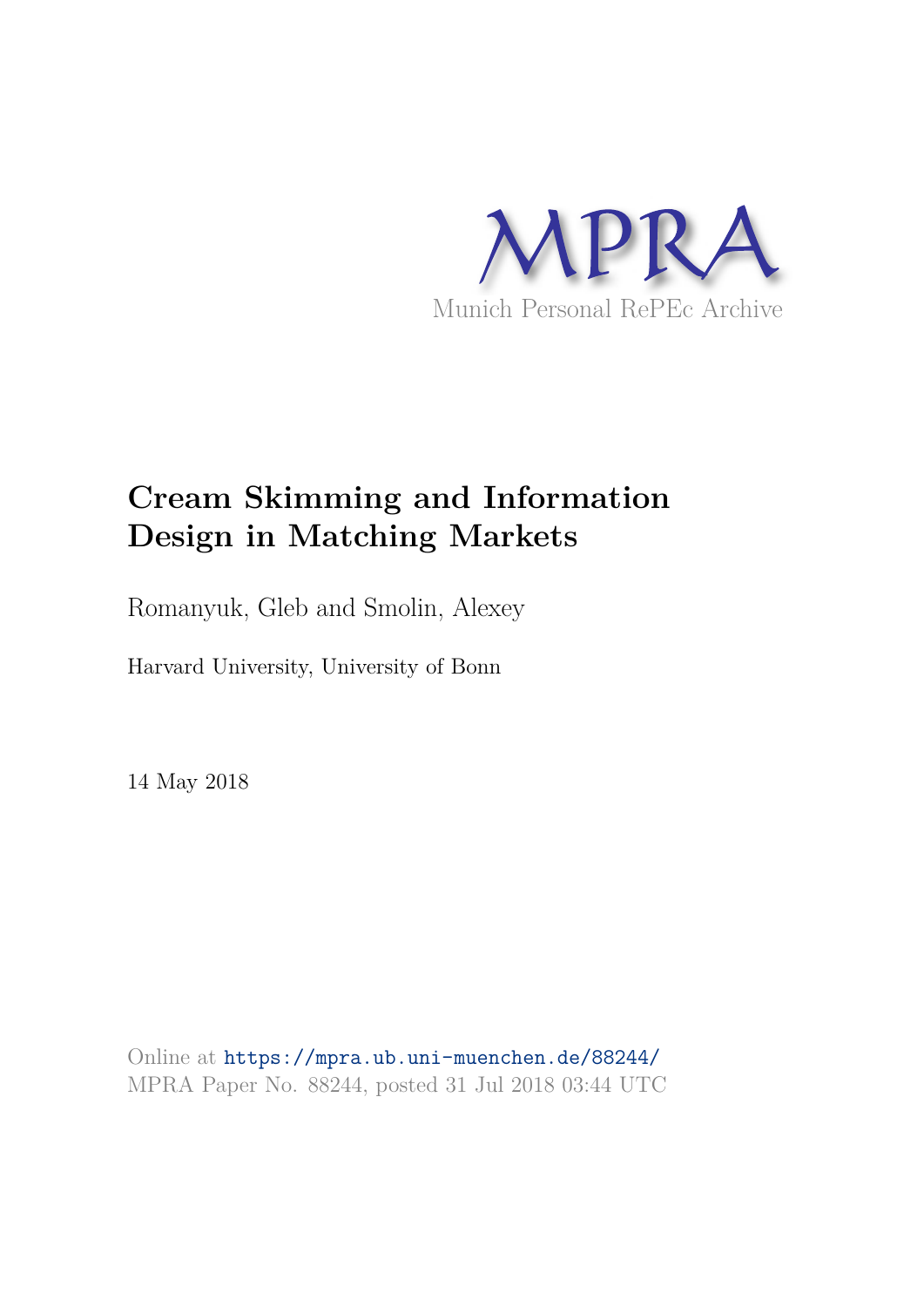# Cream Skimming and Information Design in Matching Markets

Gleb Romanyuk, Alex Smolin<sup>∗</sup>

May 14, 2018

#### Abstract

Short-lived buyers arrive to a platform over time and randomly match with sellers. The sellers stay at the platform and sequentially decide whether to accept incoming requests. The platform designs what buyer information the sellers observe before deciding to form a match. We show full information disclosure leads to a market failure because of excessive rejections by the sellers. If sellers are homogeneous, then coarse information policies are able to restore efficiency. If sellers are heterogeneous, then simple censorship policies are often constrained efficient as shown by a novel method of calculus of variations.

<sup>∗</sup>Romanyuk: Harvard University, 1805 Cambridge St, Cambridge, MA 02138, USA (email: gleb.romanyuk@gmail.com); Smolin: University of Bonn, Lennestraße 37, 53113, Bonn, Germany (email: alexey.v.smolin@gmail.com). We thank John Asker, Coeditor, and three anonymous referees for their productive suggestions. This paper builds on Romanyuk's dissertation chapter written at Harvard University, Department of Economics; he is indebted to Susan Athey, Drew Fudenberg, Greg Lewis, Tomasz Strzalecki, as well as to Chiara Farronato and Andrei Hagiu for their guidance and support. We are grateful to Andrey Fradkin, Ben Golub, Divya Kirti, Sergei Kovbasyuk, Jeffrey Picel, as well as seminar participants at Harvard University and MIT for helpful discussions. The views expressed in this article are those of the authors and do not necessarily reflect those of the employing organizations.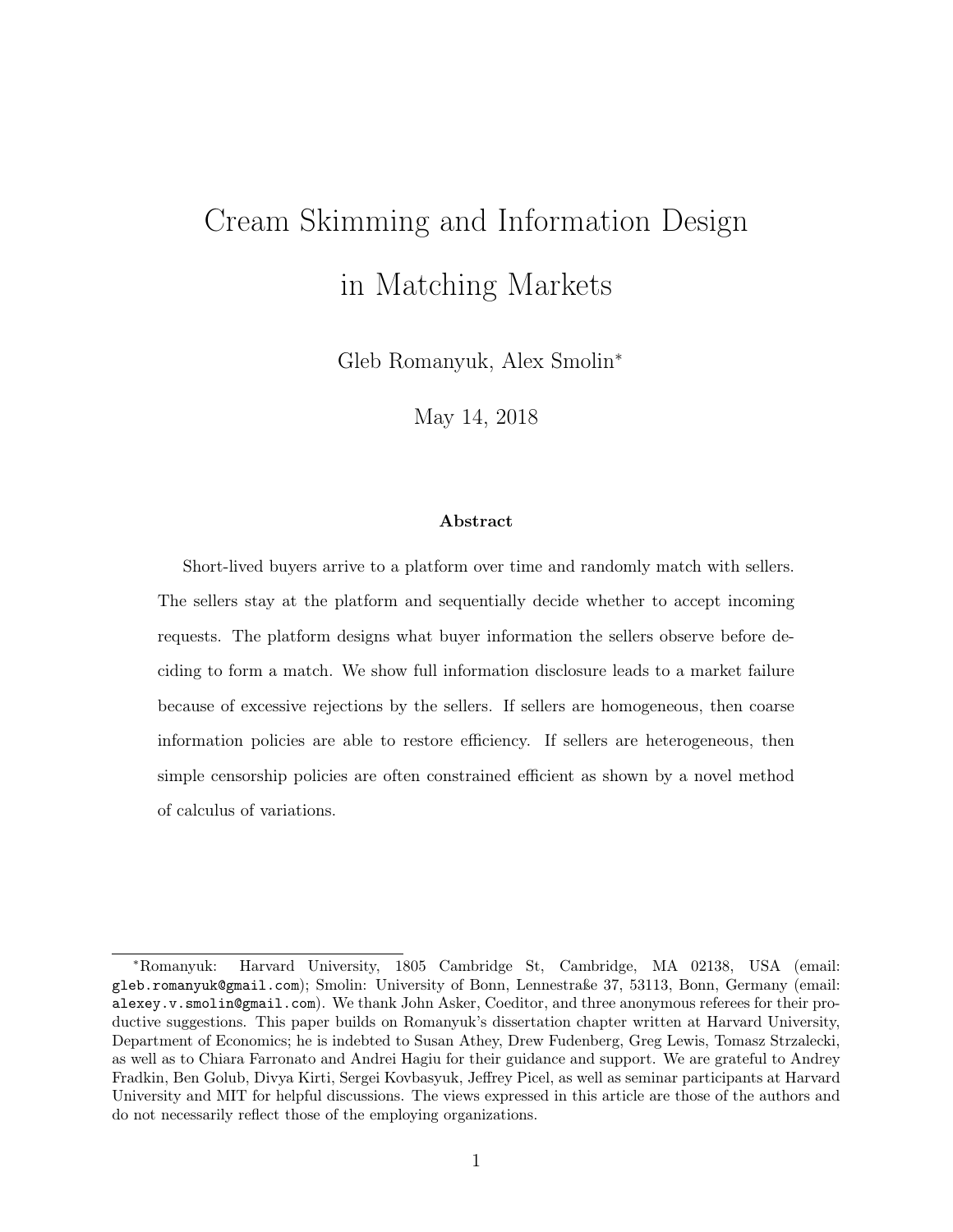## 1 Introduction

A primary objective for matching platforms, such as platforms for ride hailing (Uber, Lyft), accommodation rental (Airbnb, Craigslist), and freelance labor (Upwork, TaskRabbit) is to facilitate value-creating transactions. Providing detailed information to the market participants about the goods or trading partners is a way to ensure that they identify and pursue the most valuable matches. Matching platforms spend significant resources eliciting matchrelevant information from users and incorporating it into the platform's design.<sup>1</sup> Sometimes, however, the relevant information is only partially revealed to the users. As an example, Uber does not show its drivers the passenger destination until after the driver has picked up the passenger. Why do such platforms choose not to fully disclose all relevant information? On what does an optimal information policy depend?

We study the information intermediation problem in the context of a dynamic matching market. Buyers and sellers try to match on a platform over time. A stream of buyers contact sellers, who then review buyer information and choose whether or not to accept them. Buyers are short lived and indifferent to with whom seller they match. Sellers are long lived and derive heterogeneous payoffs from being matched with different buyers. The utilities are nontransferable. Importantly, the market has capacity constraints—if a seller accepts a buyer, the seller becomes unavailable for a fixed time. The platform designs a stationary and non-discriminatory information policy that governs what buyer information is revealed to sellers before they accept buyer requests. It does so to maximize a weighted average of a buyer and seller steady-state surplus.

We analyze the setting in Section 3. First, we show in Proposition 1 that for an arbitrary information policy, the steady state equilibrium exists and is essentially unique. Intuitively, the more sellers available in the steady state, the lower the rate at which they are matched with the buyers. It reduces their continuation value and increases their frequency

<sup>&</sup>lt;sup>1</sup>Tadelis and Zettelmeyer (2015) show that in wholesale automobile auctions, information disclosure helps match heterogeneous buyers to cars of varying quality. Einav, Farronato, and Levin (2016) name eliciting and aggregating the dispersed user information as a key objective of peer-to-peer platforms.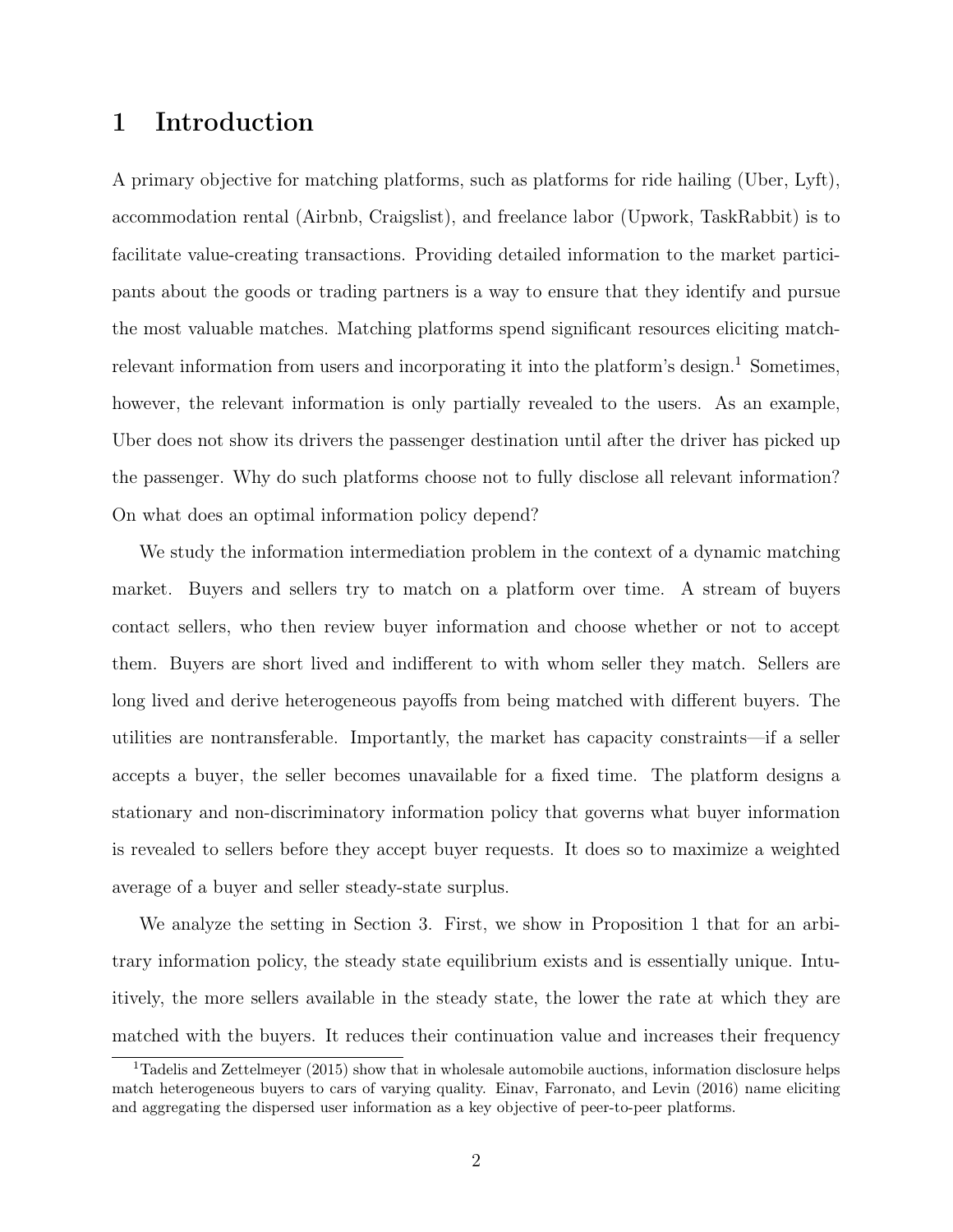of acceptance. This results in less sellers being available and leads to unique equilibrium characterization.

Second, we show in Proposition 2 that the full disclosure outcome is inefficient: There exists a seller's strategy profile that generates higher surplus on both market sides. The market failure is driven by cream-skimming seller behavior: Each seller tries to keep his schedule open by rejecting low-value matches in order to increase his individual chances of getting high-value matches. These rejections impose negative externalities on both sides of the market. On the buyer side, the set of matches that create positive surplus for the sellers is distinct from the set of matches that create positive surplus for the buyers. When the sellers make the acceptance decision, they do not internalize buyer surplus. On the seller side, by rejecting a buyer, a seller remains available in the marketplace and competes with other sellers for incoming requests. As a result, the other sellers face fewer valuable buyers and realize lower profits.

Third, we study the platform-optimal information policies that are constrained efficient. We highlight that an information policy determines not only a seller's stage payoff, but also his continuation value. An optimal information policy must balance the positive effect of information disclosure on the match quality and the negative effect on the match rate. The effect of information disclosure on the match quality is straightforward. Holding the match rate fixed, each seller benefits from more details about buyers because it allows him to make a more informed decision. However, information disclosure can exacerbate cream-skimming behavior and decrease the match rate because greater transparency increases return on search.

We find that if sellers are homogeneous, information control can fully restore efficiency—the platform can implement any Pareto efficient outcome that delivers positive surplus to sellers. Theorem 1 demonstrates that the optimal policies are partially informative and take a simple form. They send only two possible signals, which can be interpreted as recommendations to accept or reject the buyer request. The signal likelihoods are chosen to achieve a given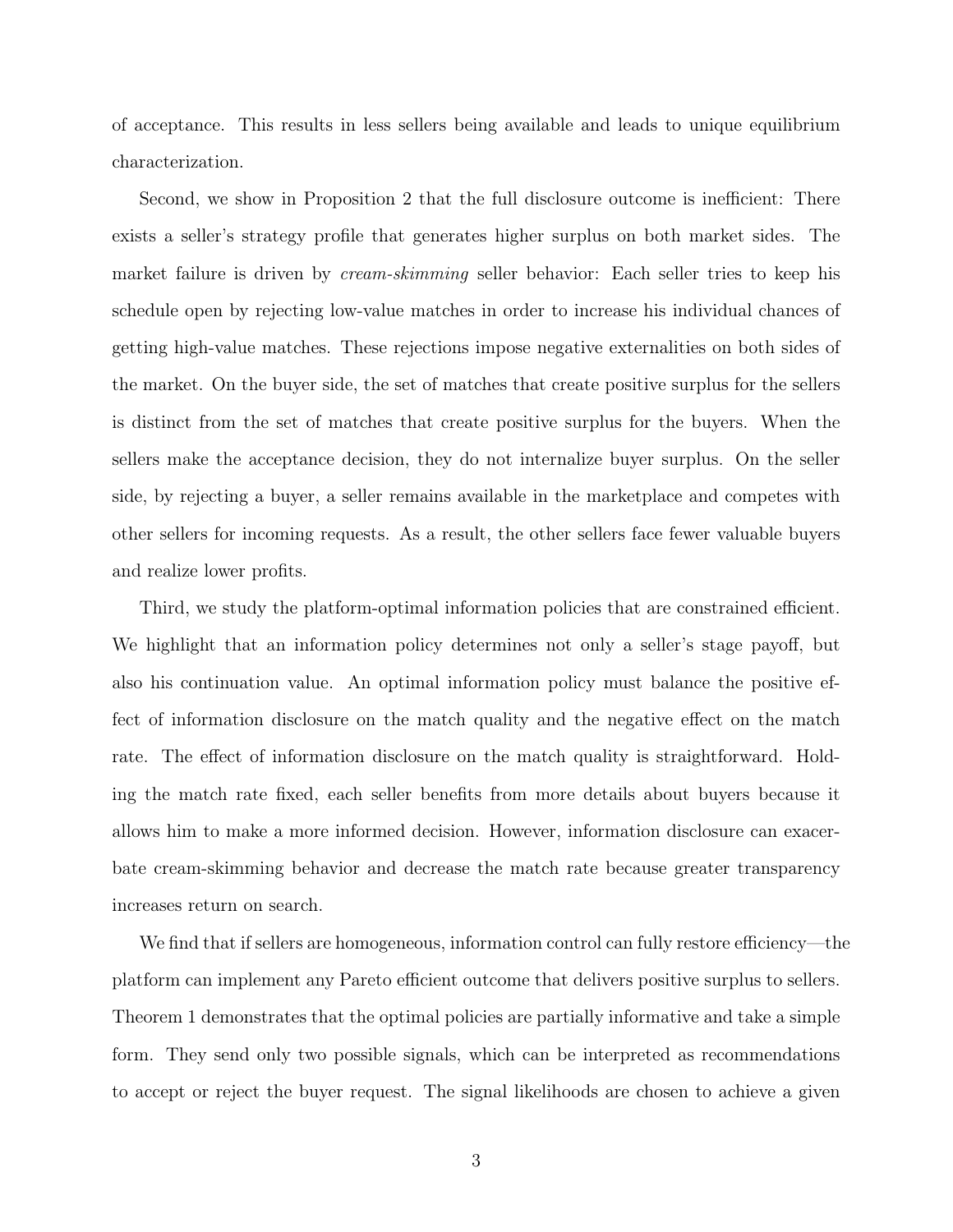outcome.

If sellers are heterogeneous, then it is generally impossible to fully restore efficiency. Moreover, binary recommendation policies are less effective because different sellers respond differently to the same information. We focus on a linear payoff environment and show how the form of the optimal information policies depends on details of the seller type distribution in Theorem 2. If its density is log-concave, or the density is unimodal and the platform maximizes only the matching rate, then a *censorship* policy is optimal. Such a policy pools more attractive buyers and fully reveals less attractive buyers. If the seller density is weakly decreasing, then, interestingly, the full disclosure policy is optimal.

We discuss how our analysis can inform the design of digital marketplaces in Section 4. We observe that most platforms actively engage in information design by disclosing only selected information categories to sellers. We highlight how such information selection can avoid inefficient cream skimming and create a balanced market. Finally, we discuss the role that strategic buyers and flexible pricing schemes can play in the optimal platform design.

Related literature. The role of information in matching and peer-to-peer markets is an active area of economic research. Chade (2006) highlights an adverse selection problem leading to the acceptance curse—a negative inference about the accepting party when it is privately informed. In contrast, we focus on cream skimming driven by moral hazard. Hoppe, Moldovanu, and Sela (2009) show that the option to disclose information may lead to wasteful, costly signaling that can offset the benefits of improved matching. Coles, Kushnir, and Niederle (2013) study the case of costless but restricted signalling and show that it generally improves the match rate but can decrease the receiver's welfare. Levin and Milgrom (2010) show that in online advertising markets, standardization, or "conflation," helps to address at least two problems associated with excessive targeting: adverse selection and reduced competition. Ostrovsky and Schwarz (2010) study information disclosure in a static matching market and show that equilibrium information policies provide no incentives for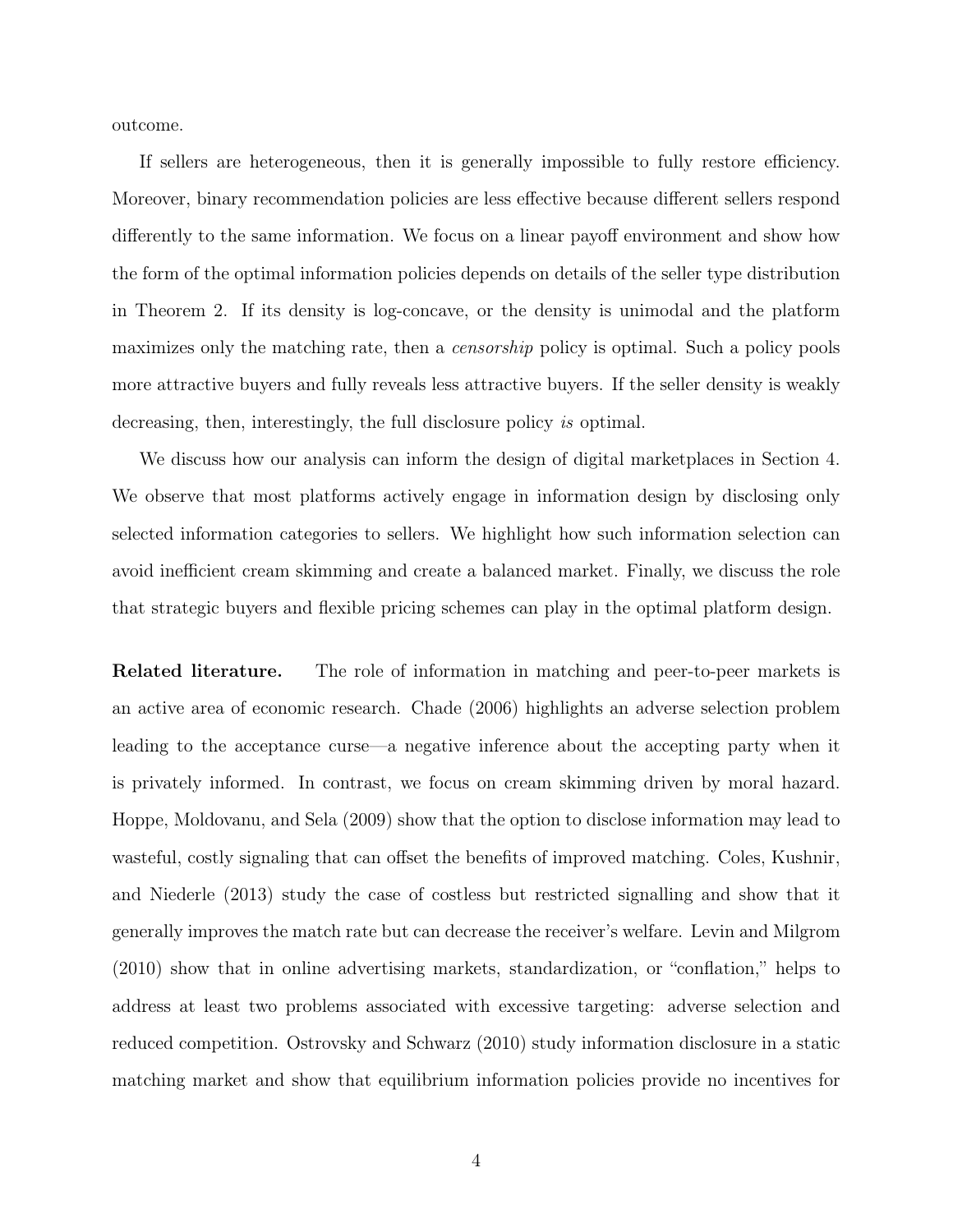early-contracting unraveling. Lauermann (2012) highlights the cream-skimming behavior in search markets and the resulting inefficiencies caused by information provision which is also the focus of our paper.<sup>2</sup>

Our work differs from the theory of centralized matching because the market participants must inspect potential matches to identify the valuable ones. Anderson and Smith (2010) show how learning and reputation concerns can preclude positive assortative matching in dynamic markets. Ashlagi, Jaillet, and Manshadi (2013) and Akbarpour, Li, and Oveis Gharan (2017) study the role of uncertainty in centralized matching markets and show that waiting for the market to thicken improves matching in kidney exchanges because individual agents do not fully incorporate the benefits of waiting. We emphasize the opposite effect: individual sellers wait too long because they do not fully incorporate the buyer loss from rejections.

At the same time, this paper contributes to the rapidly growing literature on information design in dynamic settings (e.g., Ely (2017); Che and Hörner (2018); Smolin (2017); Orlov, Skrzypacz, and Zryumov  $(2018)$ .<sup>3</sup> In contrast to the existing studies, we investigate stationary information policies with heterogeneous and forward-looking audience. In a related paper, Kovbasyuk and Spagnolo (2017) study information policies in a dynamic market with competitive prices and myopic players. They analyze the effect of past experience disclosure and highlight that revealing negative experiences can exclude too many sellers from the market. Notably, in solving for an optimal policy in the case of homogeneous sellers, we relate to the efficiency approach of Smolin (2017).<sup>4</sup>

<sup>&</sup>lt;sup>2</sup>In comparison to standard search models, our market features the congestion externality but not the thick market externality.

<sup>3</sup>Kamenica and Gentzkow (2011) and Bergemann and Morris (2016) outline the information design paradigm in static settings.

<sup>&</sup>lt;sup>4</sup>This approach has proven useful in other information design problems as well (e.g., Ely and Szydlowski  $(2017)$ .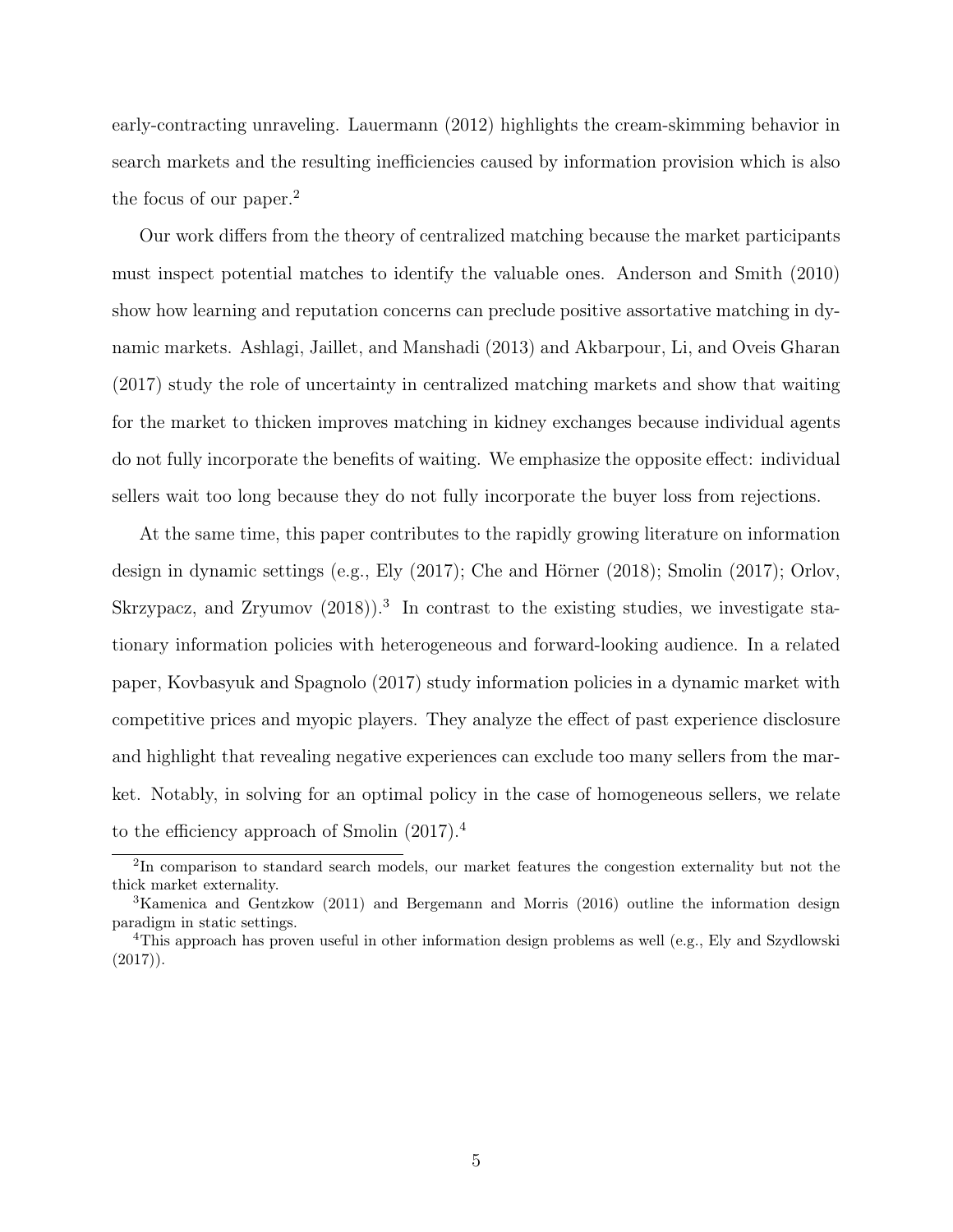## 2 Model

**Matching Market.** Three parties are involved in the matching process: sellers, buyers, and the platform itself. Time is continuous.

The unit mass of sellers always stays on the platform; they never leave or arrive. At each moment in time, a seller is either available or busy. An available seller is sequentially presented with buyer requests and decides whether to accept or reject them in order to maximize his total payoff. Busy sellers do not receive any requests. When an available seller accepts a buyer, he becomes busy for a fixed time  $\tau$ . The higher the value of  $\tau$ , the fewer buyers the seller can match with during the same period of time.

Buyers gradually arrive to the platform at a flow rate  $\beta$  so that within time interval dt a deterministic mass  $\beta dt$  of buyers arrives. Each new buyer contacts one of the available sellers. The seller is chosen uniformly at random from the pool of available sellers. If the buyer is accepted, he stays while the match lasts, for the time  $\tau$ ; otherwise, he leaves the platform.

#### **Assumption 1.** (Market Capacity) It is possible for sellers to accept all buyers:  $\beta \tau < 1$ .

The capacity assumption simplifies the exposition. Relaxing it requires more notation to deal with either automatic rejections or queues. Figure 1 illustrates the matching process.

Match Heterogeneity. There are two dimensions of heterogeneity in the market. First, each seller has a heterogeneous match payoff across buyers. Second, different sellers have different payoff functions. Let x denote a buyer type, with the interpretation that x is comprised of buyer characteristics observed by the platform.<sup>5</sup> The buyer types are distributed over a compact convex set  $X \subseteq \mathbb{R}$  according to a distribution function F with full support. Let y denote a seller type, with the interpretation that y is comprised of seller characteristics

<sup>&</sup>lt;sup>5</sup>Buyer type x captures the payoff-relevant information the platform elicits from the buyer, whether passively from the buyer's cookies and queries or actively by asking questions. For example, on Uber, x would incorporate the rider's destination; on Airbnb, x would incorporate the guest's race, age, and gender.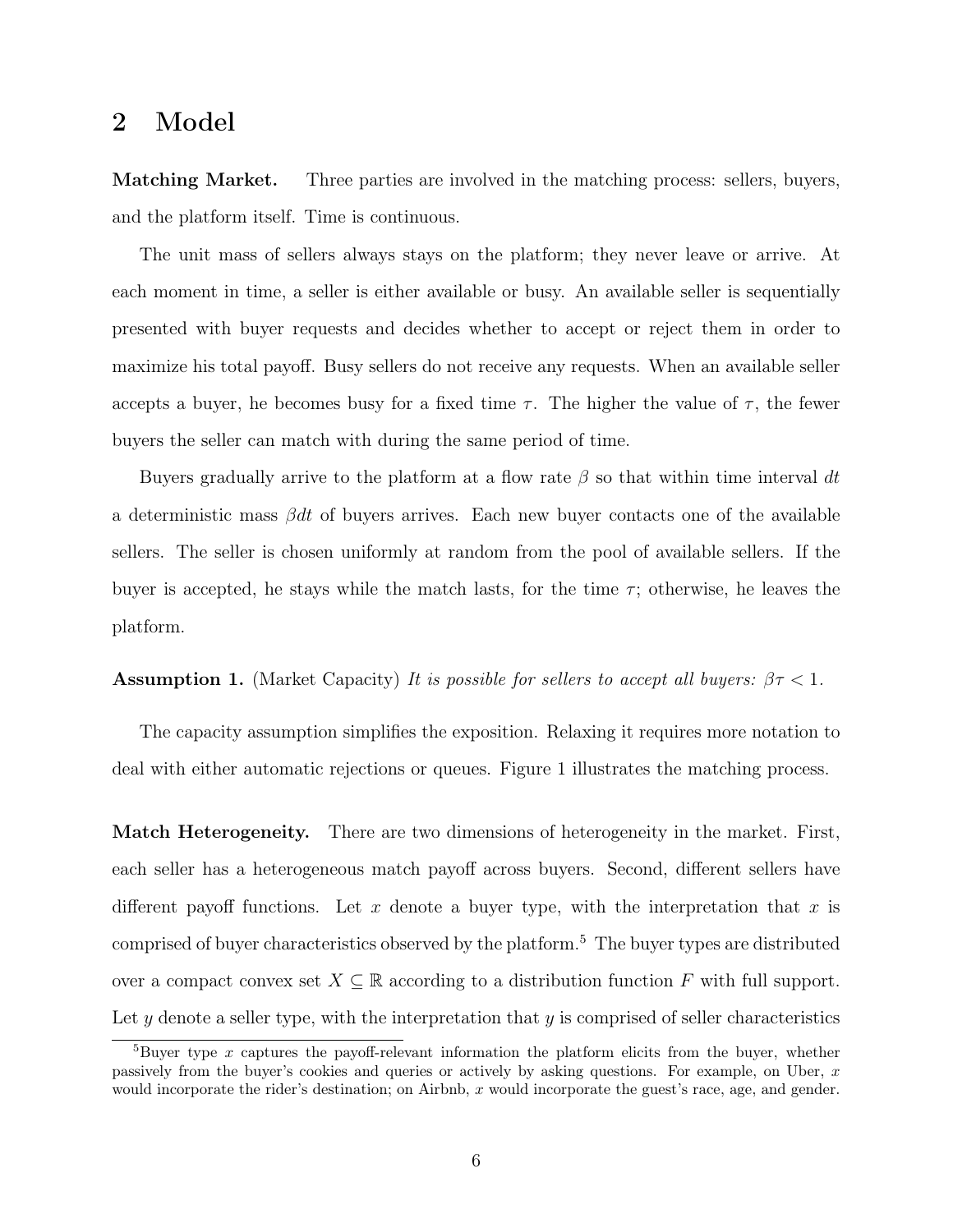

Figure 1: Matching process. Buyers arrive at exogenous rate  $\beta$  and contact available sellers. If rejected, a buyer leaves the platform. If accepted, the buyer forms a match which lasts for time  $\tau$ . After that time elapses, the buyer leaves the platform, and the seller returns to waiting.

unobserved by the platform.<sup>6</sup> The seller types are distributed over a compact convex set  $Y \subseteq \mathbb{R}$  according to a distribution function G with full support that admits a differentiable density g. The seller profit for one match is  $\pi(x, y)$ , the buyer utility is  $u > 0$ .<sup>7</sup>

**Assumption 2.** (Profit Variability) Profits  $\pi(x, y)$  are continuous and for almost all  $y \in Y$ there exist  $x_1, x_2 \in X$  such that  $\pi(x_1, y) \leq 0$  and  $\pi(x_2, y) > 0$ .

In other words, all sellers can make profit or losses on a match, whereas all buyers benefit. This condition allows us to focus on sellers' screening incentives. An important special case of a linear profit function is studied in Section 3.4.

Each seller seeks to maximize an average profit flow.<sup>8</sup> Each buyer is essentially non-

 $6$ Seller type y captures payoff-relevant information that, for whatever reason—costly, unethical, etc.—the platform cannot elicit from the sellers. For example, on Uber, y would incorporate the driver's preference for long rides and traffic; on Airbnb, y would incorporate the host's preference for his guest's age, gender, socio-economic status, race, etc.

<sup>7</sup>Many results generalize to the case of heterogeneous buyer utility.

<sup>&</sup>lt;sup>8</sup>The results immediately generalize to the case where the sellers have discount rate r by replacing  $\tau$  with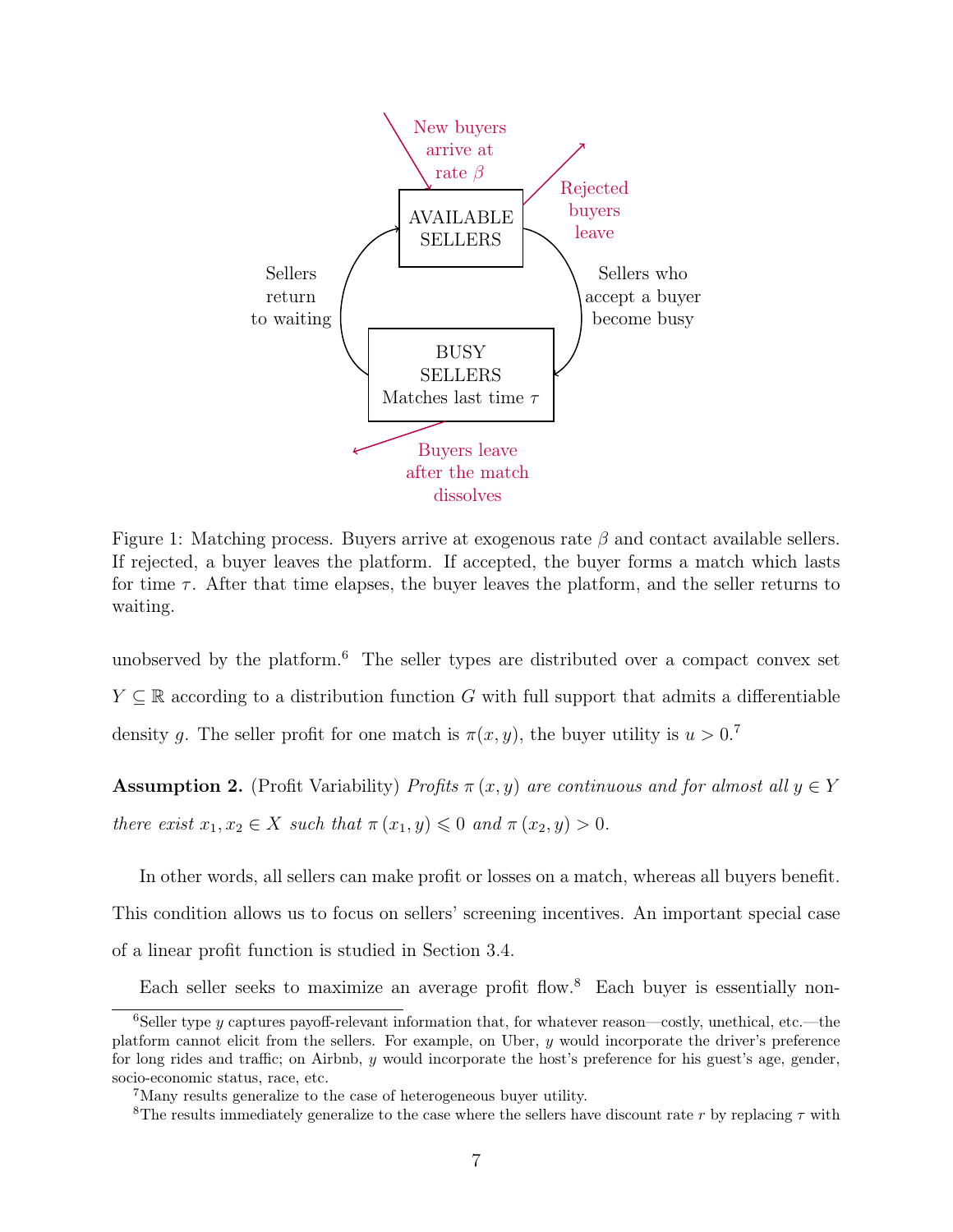strategic as it does not make any decisions. We focus solely on the information design and assume the player utilities are nontransferable. We discuss the potential role of pricing schemes in Section 4.

Information Design. Before the matching process begins, the platform designs and commits to a stationary and non-discriminatory information policy that governs what buyer information is disclosed to sellers. Formally, the platform observes buyer type  $x$  and sends a signal about it to the seller. Let  $S = \Delta(X)$  be the set of all posterior distributions over X. An *information policy*  $\lambda \in \Delta(S)$  is a probability distribution of posteriors.<sup>9</sup> The interpretation is that  $s \in S$  is an induced posterior of a seller and  $\lambda(S')$  is the fraction of buyers with signals  $S' \subset S$ .<sup>10</sup> The set of possible information policies is

$$
\left\{\lambda \in \Delta(S) : \int s \, d\lambda(s) \sim F\right\}.
$$
 (1)

When a buyer of type  $x$  requests an available seller, the platform sends a signal to the seller according to  $\lambda$ . The seller knows the platform's choice of  $\lambda$  and forms posterior beliefs via Bayes' rule. The full disclosure policy, denoted by  $\lambda^{FD}$ , perfectly reveals buyer type x to the sellers. The no disclosure policy fully conceals x. We say an information policy  $\lambda'$  is *coarser* than  $\lambda''$  if  $\lambda'$  is a Blackwell garbling of  $\lambda''$ .

Steady State. The matching process is the dynamic system in which sellers become repeatedly busy and available. Let  $\alpha(y) \geq 0$  be the *acceptance rate*, the fraction of buyers accepted by type-y sellers. Let  $\rho(y)$  be the *utilization rate*, the fraction of type-y sellers who are busy. Denote the average utilization rate by  $\bar{\rho} \triangleq \int_Y \rho(y) dG(y)$ . As the total mass of sellers is 1,  $\bar{\rho}$  is also the mass of busy sellers.

The seller's strategy is a function  $\sigma(\cdot, y) : S \to [0, 1]$  that for every seller of type y maps

 $\tau_r = (1 - e^{-r\tau})/r.$ 

 $9\Delta(S)$  is the set of Borel probability distributions with the weak-\* topology on  $\Delta(X)$ .

 $10E$ quivalently, we could model an information policy as an arbitrary statistical experiment informative about x.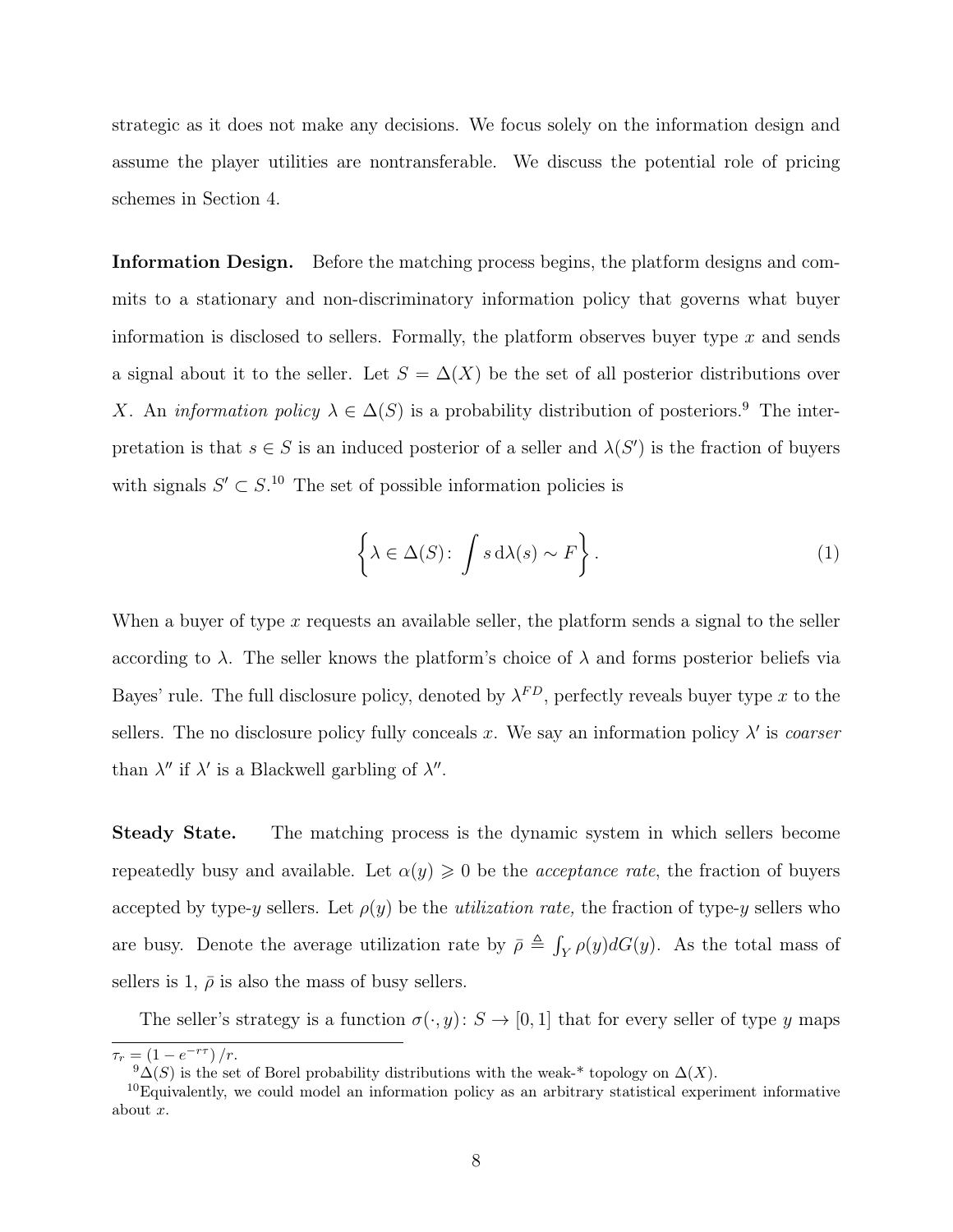a signal to the probability of accepting the request. The seller's acceptance rate is then:

$$
\alpha(y) = \int \sigma(s, y) \mathrm{d}\lambda(s). \tag{2}
$$

In a steady state, the flow of sellers who form new matches should be equal to the flow of sellers who return to waiting. The flow of new matches is equal to the product of the buyer flow that type-y sellers receive  $\beta \frac{(1-\rho(y))g(y)}{1-\overline{\rho}}$  $\frac{\partial(y)/\partial(y)}{1-\bar{\rho}}$  and type-y sellers' acceptance rate  $\alpha(y)$ . The flow of returning sellers is equal to  $g(y)\rho(y)/\tau$ , because the mass of busy type-y sellers is  $g(y)\rho(y)$  and matches last time  $\tau$ . Hence, a steady state is accounted by the following equation:

$$
\beta \frac{g(y)(1 - \rho(y))}{1 - \bar{\rho}} \alpha(y) = \frac{g(y)\rho(y)}{\tau}, \quad \forall y \in Y.
$$
\n(3)

In a steady state, buyers request an available seller at a Poisson rate denoted by  $\beta_A$ . On one hand, an individual available seller faces a stochastic request process such that the probability of a new request over the time interval dt is  $\beta_A dt + o(dt)$ . On the other hand, the available sellers jointly face the deterministic arrival process of buyers, where over time interval dt the mass  $\beta dt$  of buyers arrives. Uniform assignment of buyers across sellers results in a particularly simple form of the relationship between the two rates (Myerson (2000)):

$$
\beta_A \triangleq \frac{\beta}{1 - \bar{\rho}}.\tag{4}
$$

A steady-state equilibrium is a market outcome in which the sellers take the request rate  $\beta_A$  as given and optimize independently, and the busy-available seller flows balance.

**Definition 1.** The pair  $(\sigma, \bar{\rho})$ , where  $\sigma: S \times Y \to [0, 1]$  is the sellers' strategies and  $\bar{\rho} \in [0, 1]$ is the mass of busy sellers, constitutes a steady-state equilibrium if the following hold:

- 1. (Steady state) The average utilization rate  $\bar{\rho}$  is given by (2) and (3). The request rate  $\beta_A$  is given by (4).
- 2. (Optimality) For all y and every type-y seller,  $\sigma(\cdot, y)$  is an optimal strategy given the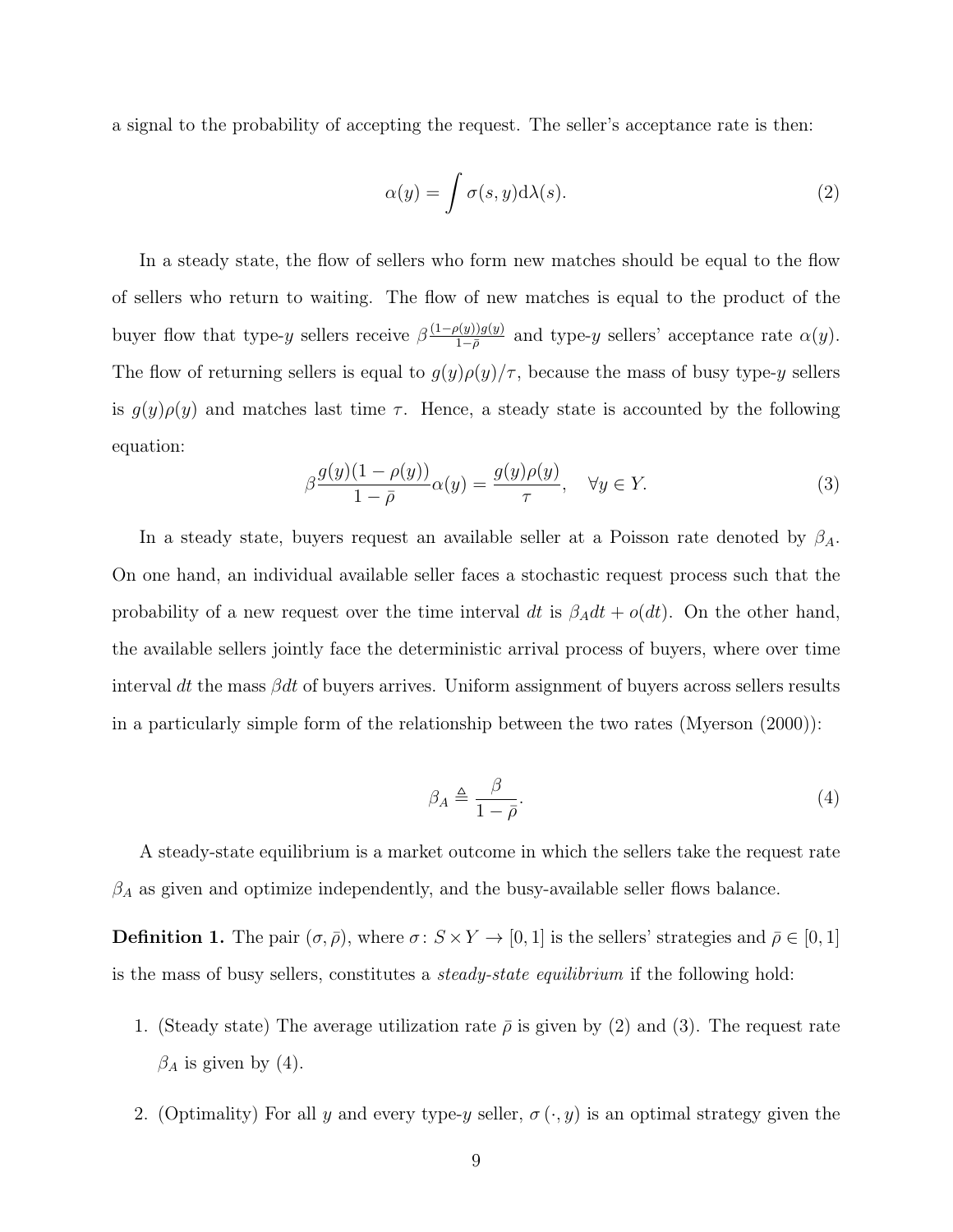request rate  $\beta_A$  and an information policy  $\lambda$ .

The platform's objective is to maximize a weighted average of the buyer surplus and the joint seller profits in a steady-state equilibrium. For a given steady-state equilibrium, define by  $V(y)$  the seller-y profits, by  $V = \int_Y V(y) dG(y)$  the joint seller profits, and by U the buyers' utility. The platform then formally maximizes

$$
\mathcal{J}(\gamma) = \gamma U + (1 - \gamma)V. \tag{5}
$$

The general objective  $\mathcal{J}(\gamma)$  includes as special cases maximization of total surplus at  $\gamma = 1/2$ , maximization of the joint seller profits at  $\gamma = 0$  and maximization of buyer surplus at  $\gamma = 1$ . As  $\gamma$  spans the interval [0, 1] the platform-optimal allocations span constrained-Pareto-efficient allocations.

Assumption Discussion. Before proceeding with the main analysis, we highlight two important features of our model that are motivated by the stylized facts about the online platforms.

First, no two buyers simultaneously contact the same seller. Such coordination frictions in matching markets have been extensively studied in the theoretical literature (Burdett, Shi, and Wright (2001); Kircher (2009)), and digital platforms now usually have good technological means of resolving the simultaneity-driven friction. Instead, we focus on the matching friction that pertains to preference heterogeneity and screening.<sup>11</sup>

Second, the buyers make a single search attempt and pick the seller uniformly at random. The single search attempts can be attributed to rejection intolerance and capture an aspect of real-life matching markets in that rejections are costly to buyers (wasted time, search efforts, bidding costs).<sup>12</sup> It allows us to not have an endogenous distribution of buyer types.

<sup>11</sup>Fradkin (2015) finds that on Airbnb, seller screening causes around 41% of all failed matches, whereas simultaneity only around 12% (the rest is attributed to unavailable vacancies).

 $12$ Fradkin (2015) reports that on Airbnb, an initial rejection decreases by 51% the probability that the guest eventually books any listing.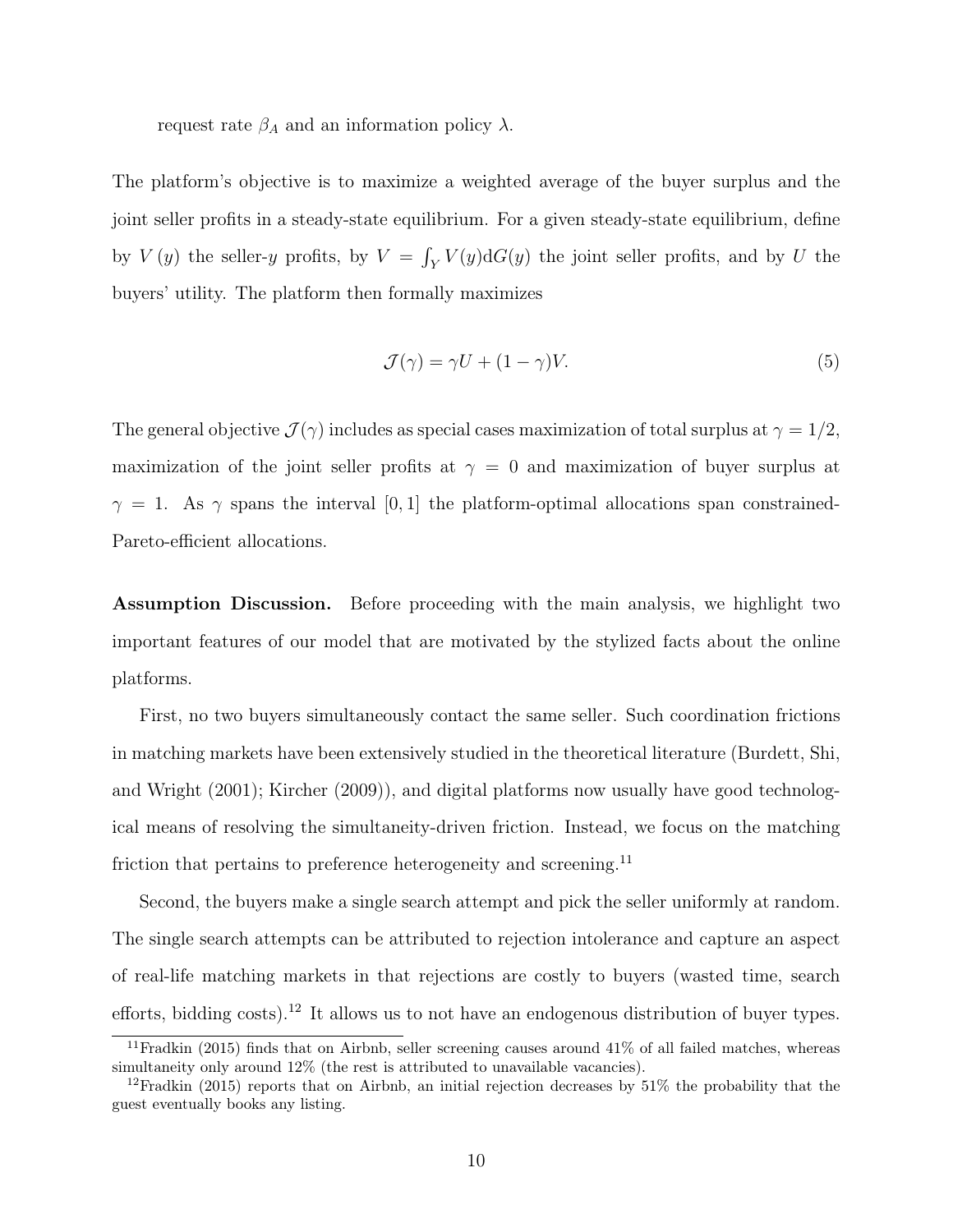The uniform assignment is plausible in settings in which the buyers are indifferent across the sellers or the search costs are prohibitively high. It allows us to analyze the match-quality and match-rate tradeoff in a cleaner model, in which any seller faces the same request rate,  $\beta_A$ , and the same distribution of buyer types, F. Altogether, this implies that the buyers are effectively non-strategic and allows us to focus on the sellers' side of the market. We discuss possible implications of buyers' strategic behavior in Section 4.

### 3 Analysis

We proceed with studying how the platform's information policy affects the equilibrium market outcome. We show that for an arbitrary information policy, an equilibrium exists and is essentially unique. We then show that full disclosure policy aggravates cream skimming and produces an inefficient market outcome. We then characterize optimal information policies in the cases of homogeneous sellers and vertically differentiated sellers.

#### 3.1 Equilibrium Existence and Uniqueness

For a given information policy, each seller is facing a dynamic decision problem of maximizing an average profit flow. He is presented with a sequence of buyers arriving at a Poisson rate  $\beta_A$ . For each buyer request, the seller observes the signal realization s and chooses whether to accept the request (see Figure 2). With a small abuse of notation, let  $\pi(s, y) \triangleq \mathbb{E} [\pi(x, y) | s]$ be the type-y seller's flow profit if he accepts a buyer with signal s and let  $V(y)$  be the seller's value function, an average profit flow when he acts optimally.<sup>13</sup> An opportunity cost of accepting is equal to  $\tau V(y)$ , and the seller optimization problem corresponds to the following Bellman equation

<sup>13</sup>For example, if a seller earns \$1 on each buyer, and the time interval between accepting a pair of consequent buyers is 2, then  $V(y) = 1/2$ .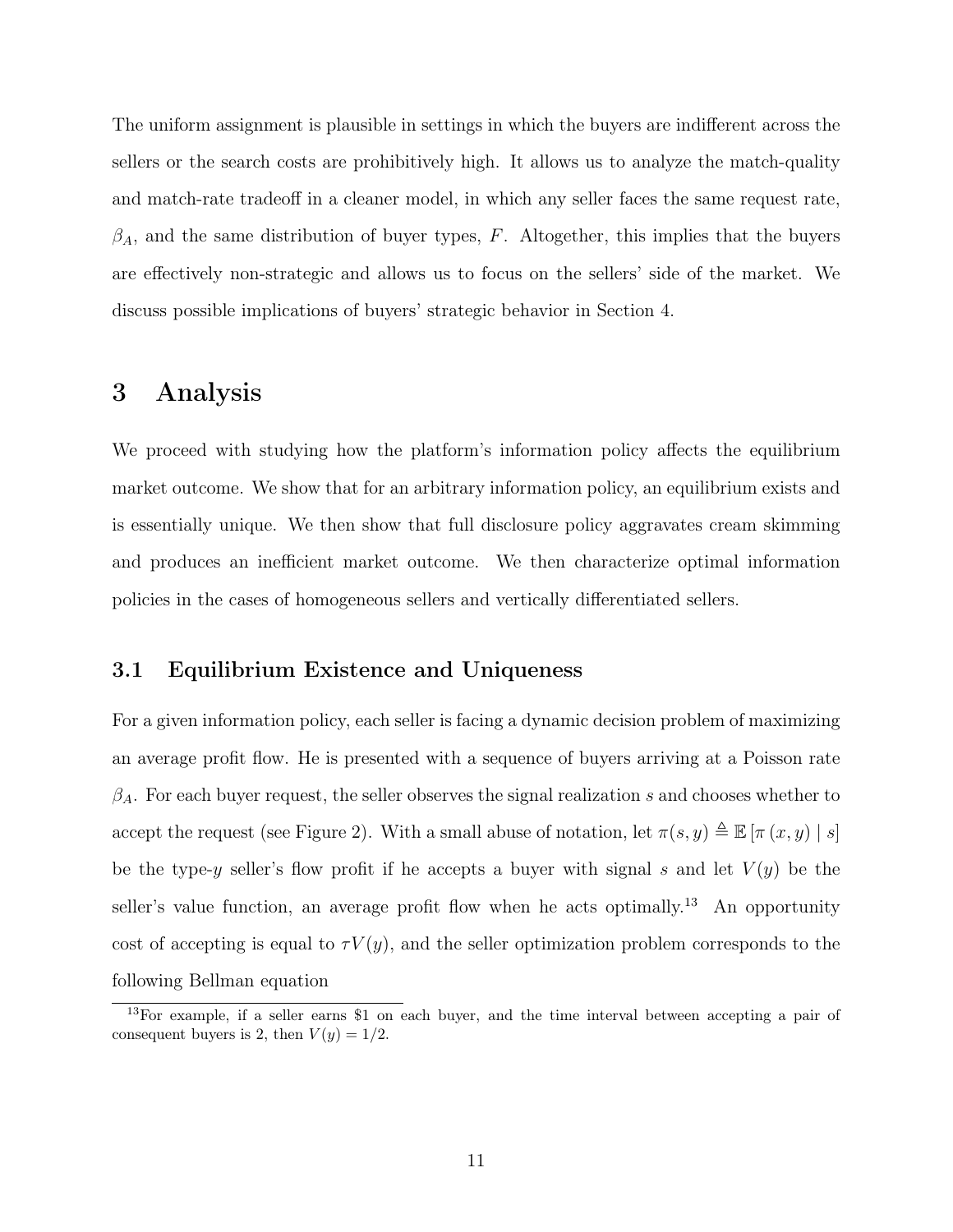

Figure 2: Seller's dynamic optimization problem with screening and waiting. An available seller receives buyer requests at a Poisson rate  $\beta_A$ . If a request is accepted, the seller becomes busy for time  $\tau$ , during which he does not receive new requests.

$$
V(y) = \beta_A \int \max\{0, \pi(s, y) - \tau V(y)\} d\lambda(s). \tag{6}
$$

It is immediate that an optimal seller strategy is cutoff with him accepting all buyers with s such that  $\pi(s, y) > \hat{\pi}$  and rejecting all buyers with s such that  $\pi(s, y) < \hat{\pi}$ . The optimal threshold  $\hat{\pi}$  naturally depends on the information policy.

**Proposition 1.** (Existence and Uniqueness) For an arbitrary information policy  $\lambda$ , a steadystate equilibrium exists and is unique up to the acceptance of marginal buyers: if  $(\sigma, \bar{\rho})$ and  $(\sigma', \bar{\rho}')$  are two steady-state equilibria, then (1)  $\bar{\rho} = \bar{\rho}'$ , (2) for any  $y \in Y$ ,  $\sigma(\cdot, y)$ and  $\sigma'(\cdot, y)$  coincide except on the set  $\{s : \pi(s, y) = \tau V(y)\}$ , and (3) the surpluses coincide,  $V(y) \equiv V'(y), U = U'.$ 

To prove this result, we show that for an arbitrary acceptance rate profile  $\alpha(y)$ , there is a unique steady-state value of the average utilization rate  $\bar{\rho}$ . The equilibrium existence and uniqueness roughly follows from the continuity and monotonicity of the reaction curves of  $\alpha$  in  $\bar{\rho}$  and  $\bar{\rho}$  in  $\alpha$ . On one hand, if the average utilization rate  $\bar{\rho}$  increases, then the request traffic to each available seller increases. As a result, sellers become pickier, threshold  $\hat{\pi}$  increases, and the acceptance rate  $\alpha(y)$  decreases. On the other hand, if  $\alpha(y)$  increases,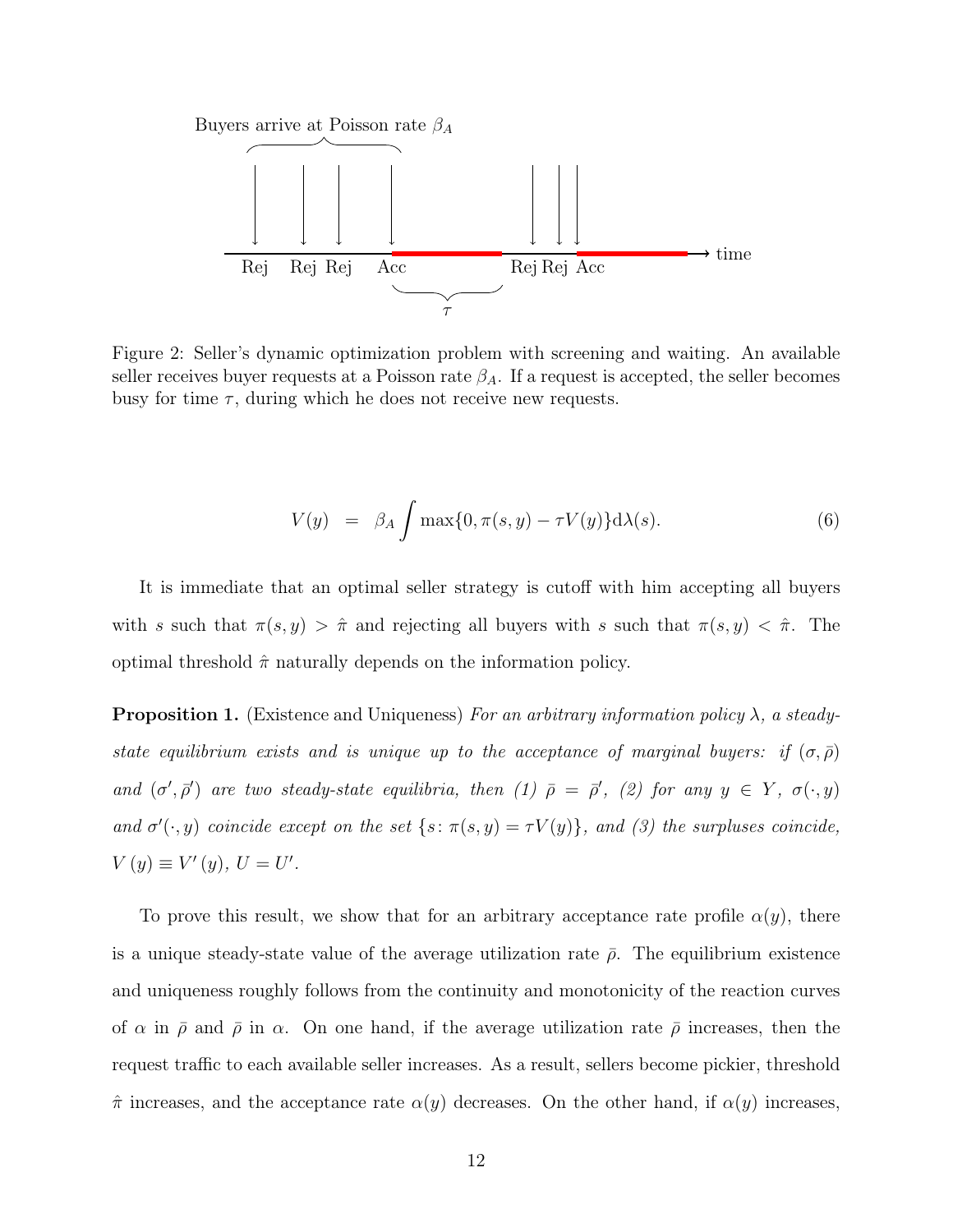sellers become less available, and  $\bar{\rho}$  strictly decreases. The equilibrium values of  $\alpha$  and  $\bar{\rho}$ then determine the sellers' strategies up to the acceptance of marginal buyers and, in turn, the sellers' surpluses. The buyer surplus is uniquely determined by the utilization rate as well.

#### 3.2 Market Failure Under Full Disclosure

In this subsection, we establish that full disclosure leads to a Pareto inefficient market outcome. The market failure is driven by the sellers' decentralized decision-making and their capacity constraints.

We first define Pareto efficiency in our setting. An outcome  $O = (V(\cdot), U)$  is a combination of seller profit profile and buyer surplus. We say that a market outcome is feasible if there is a seller strategy profile under full disclosure that achieves it. A feasible outcome  $O$  is Pareto efficient if there is no other feasible O' such that  $V'(y) \geq V(y)$  for all y and  $U' \geq U$ , and at least one seller type or buyers are strictly better off. The Pareto frontier is the set of all Pareto-efficient outcomes. An outcome  $O$  is *implementable* if there is an information policy that induces it in a steady state equilibrium.

Imagine that the platform starts with full disclosure as its default information policy. Write  $\alpha^{FD}(y)$ ,  $V^{FD}(y)$ ,  $U^{FD}$  for equilibrium acceptance rates, seller profits, and consumer surplus. Correspondingly, write  $\alpha^{\sigma}(y)$ ,  $V^{\sigma}(y)$ ,  $U^{\sigma}$  for these parameters when a given strategy profile  $\sigma$  is played.

**Proposition 2.** (Market Failure) There exists a strategy profile  $\sigma$  under which all market participants match more often and are strictly better off than in a full-disclosure equilibrium. That is for all  $y \in Y$ :

> $\alpha^{\sigma}(y) > \alpha^{FD}(y),$  $V^{\sigma}(y) > V^{FD}(y),$  $U^{\sigma}$  >  $U^{FD}$ .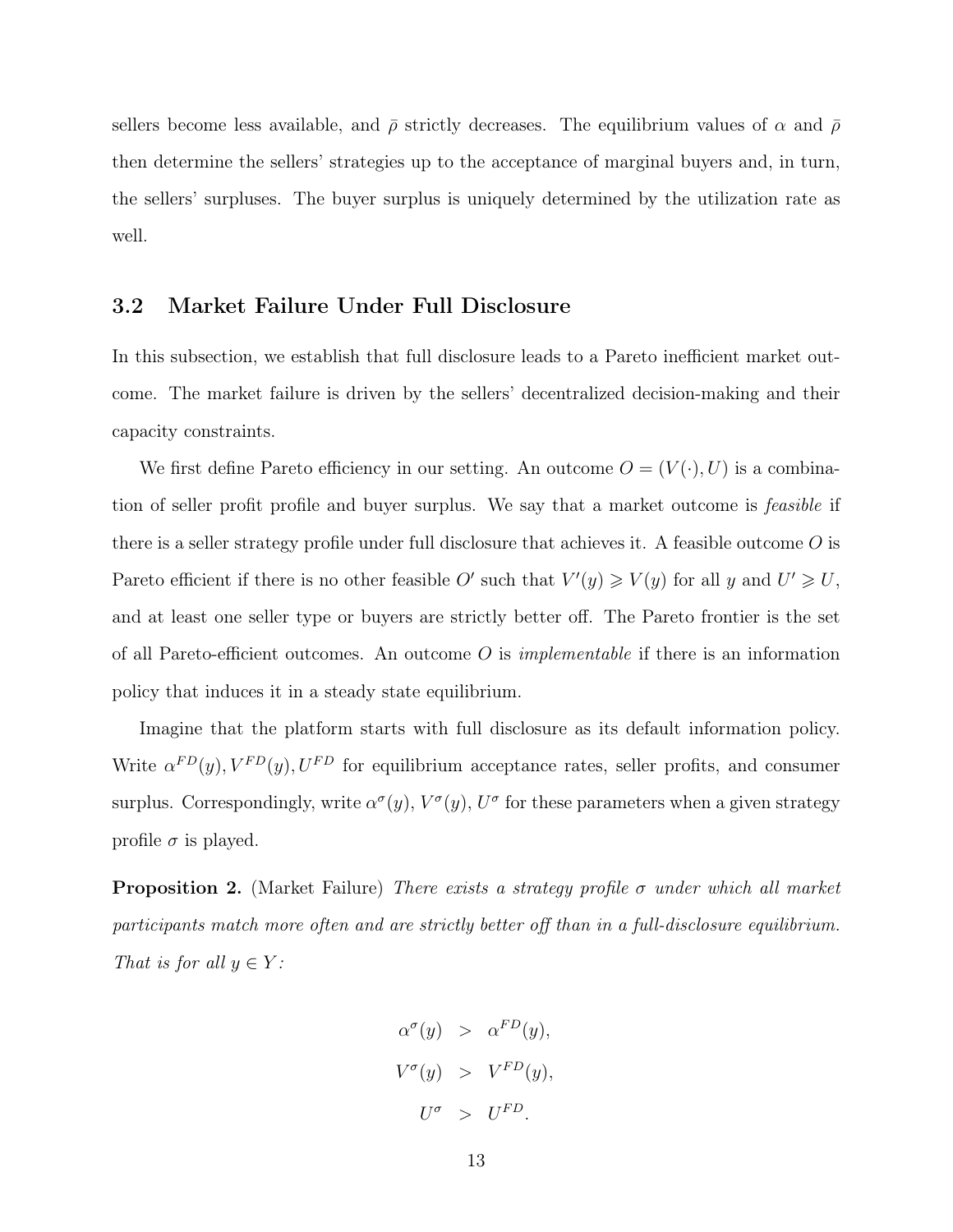A full proof is given in the Appendix. The basic intuition for the coordination problem is cream skimming: A seller keeps his schedule open by rejecting low-value matches in order to increase his own chances of getting high-value matches. As a result, in equilibrium, sellers spend considerable time waiting for high-value matches. Collectively, this behavior is suboptimal because some low-value matches have to be accepted to maximize the joint seller surplus. The market feature that gives rise to the coordination failure is that collectively, the sellers are not capacity constrained, whereas individually, they are capacity constrained. Notably, unlike price competition that benefits buyers and improves market efficiency, seller competition for better buyers hurts buyers and decreases market efficiency.

It is instructive to highlight the inefficiencies on the seller and the buyer sides of the market as outlined in the introduction. Each seller rejects low-value matches to increase his chances of getting high-value matches. Such rejections directly harm the buyers because the sellers do not internalize their surplus. Such rejections hurt other sellers as well, because the seller remains available on the marketplace and competes with other sellers for incoming buyers.

Can information design mitigate the market failure? To answer this question, it is important to understand competing effects of information provision. Define the match rate m as the number of matches formed on the platform over a unit time interval. Higher  $m$ implies that more buyers are served, and the buyer surplus is proportional to it,  $U = mu$ . Similarly, define the seller average match quality by q so that  $V = mq$ . Evidently, both surpluses increase in the match rate  $m$ . However, the match rate and the match quality are in conflict, and the information disclosure affects them through three different channels.

First, information provision has a positive effect on the seller match quality. From an individual seller's point of view, more information increases his set of attainable payoffs. Holding the match rate fixed, he individually benefits from more information about buyers. Second, information provision reduces the match rate by allowing the sellers to reject less valuable buyers. The platform can limit information and induce sellers to accept more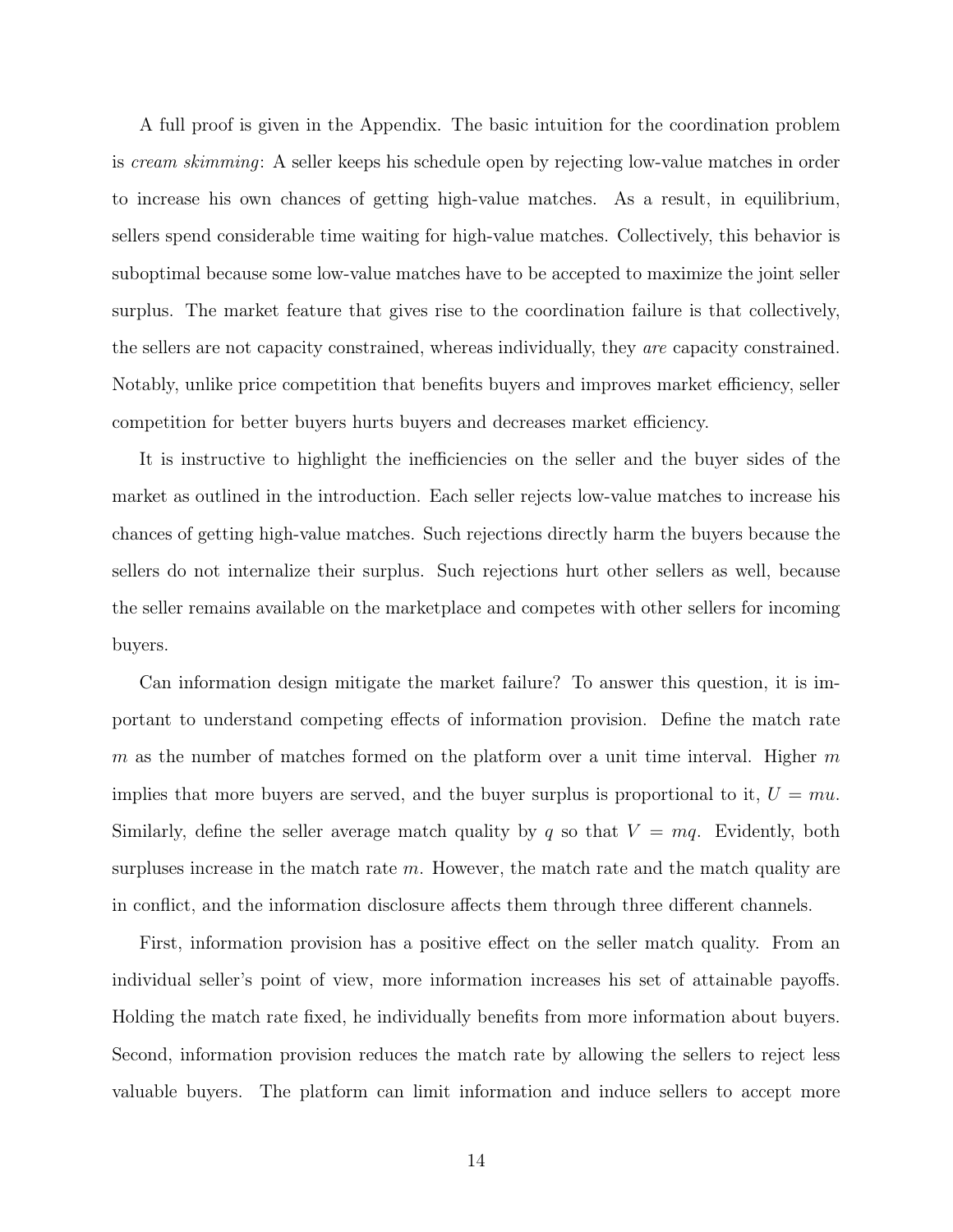buyers. This effect is reminiscent of static persuasion settings. Third, information provision reduces the match rate through increasing sellers' return on search. With returns on search, the sellers reject more often, and the match rate goes down.

The match quality effect motivates the platform to provide more information, while the effects on match rate work in the opposite direction. The interaction of these effects depends on the primitives of the economic environment and shapes the preferred information policy. In the next section, we show that with homogeneous sellers, information design can fully mitigate the market failure and achieve an efficient allocation.

#### 3.3 Optimal Policy with Homogeneous Sellers

We start with the case of homogeneous sellers so that  $Y$  is a singleton or, equivalently:

$$
\pi(x, y) = \pi(x). \tag{7}
$$

It is instructive to think about what seller strategies are Pareto efficient in this environment. It is straightforward to see that any efficient strategy is cutoff—all sellers should accept buyers that generates profits above some threshold. Intuitively, any given acceptance rate  $\alpha$  results in the same buyer utility and a cutoff strategy maximizes the seller surplus among all strategies with the same acceptance rate. Conversely, a cutoff monotonically affects the acceptance rate and hence corresponds to some efficient outcome. We show that information control allows the platform to restore efficiency and bring the payoffs to the Pareto frontier.

**Theorem 1.** (Homogeneous Sellers) Suppose the sellers are homogeneous. Then, for any Pareto-efficient outcome  $(U, V)$  with  $V \geq 0$ , there is an information policy that sends only two signals that implement it.

The proof follows the efficiency approach of Smolin  $(2017)$ .<sup>14</sup> Consider an arbitrary seller

<sup>&</sup>lt;sup>14</sup>The efficiency result also relates to that of Bergemann, Brooks, and Morris (2015). They show that segmentation of a monopolistic market can achieve every feasible combination of consumer and producer surplus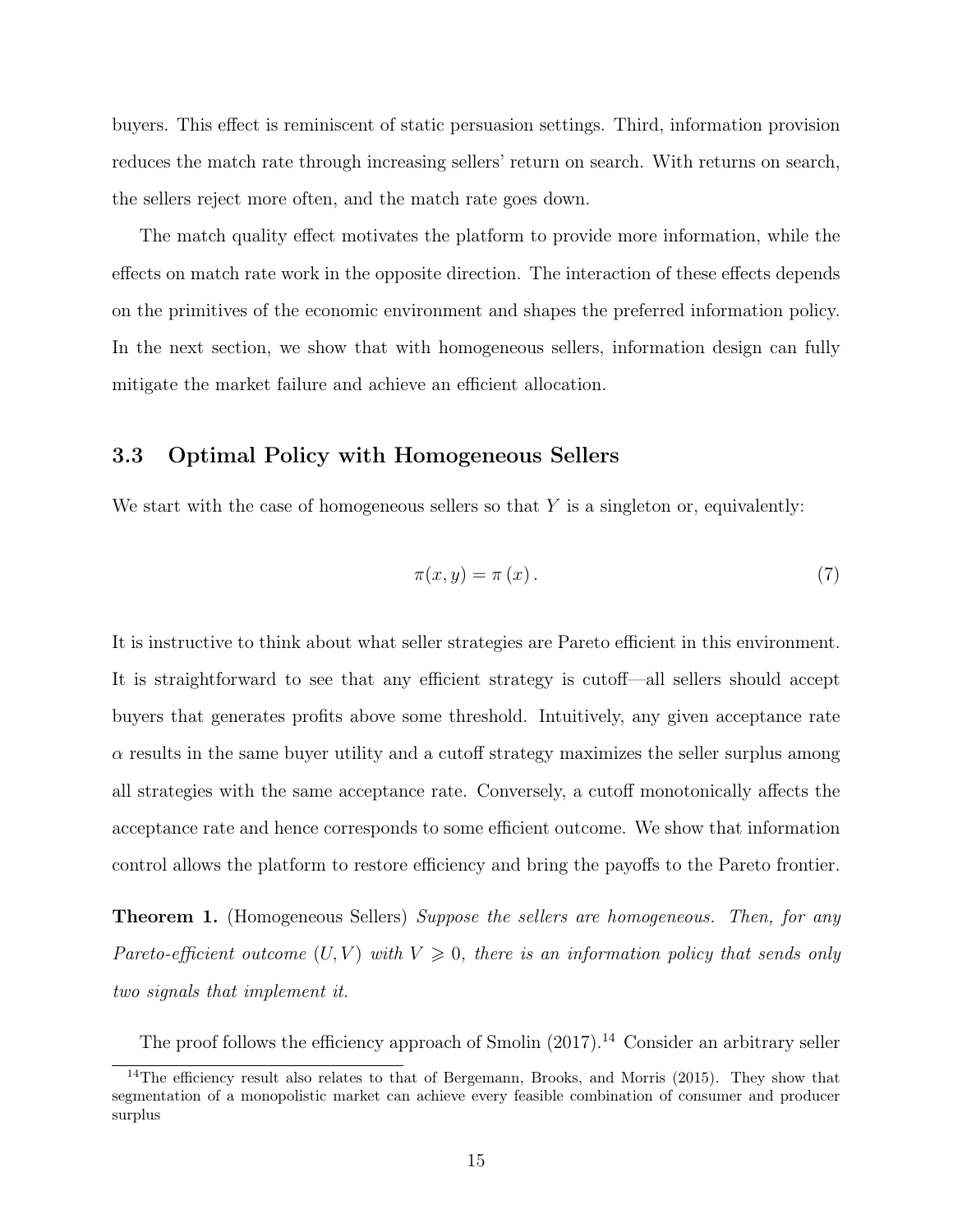

Figure 3: A sketch of a set of feasible and implementable outcomes in the case of homogeneous sellers. V denotes the seller surplus; U denotes buyer surplus. Any point on the Pareto frontier (thick solid line) can be implemented by some information policy. The full-disclosure outcome is suboptimal.

strategy that under full disclosure achieves a Pareto-efficient outcome with positive seller surplus. Consider an information policy that sends two signals and effectively recommends an action according to the strategy. Under the recommendation policy, there is only one signal with a recommendation to accept, so there is only one type of acceptable buyer. Hence, all profitable buyers are the same, and there is no return to cream skimming. For any Pareto-efficient outcome that delivers a positive surplus to sellers, they are willing to obey the recommendations.

Theorem 1 characterizes at once the range of optimal information policies corresponding to different platform objectives as any point on the Pareto frontier maximizes  $\gamma U + (1-\gamma)V$ for some  $\gamma \in [0,1]$ . Figure 3 illustrates the result. Note that by Proposition 2, the fulldisclosure equilibrium outcome is outside of the Pareto frontier.

Now, note that in the case of homogeneous sellers, Pareto-efficient allocations do not depend on exact parameters  $\beta$  and  $\tau$ . We have an immediate corollary.

**Corollary 1.** Suppose the sellers are homogeneous. The optimal information policy  $\lambda^*$ depends only on the objective weights  $\gamma$  and not on the buyer traffic intensity  $\beta$  or the task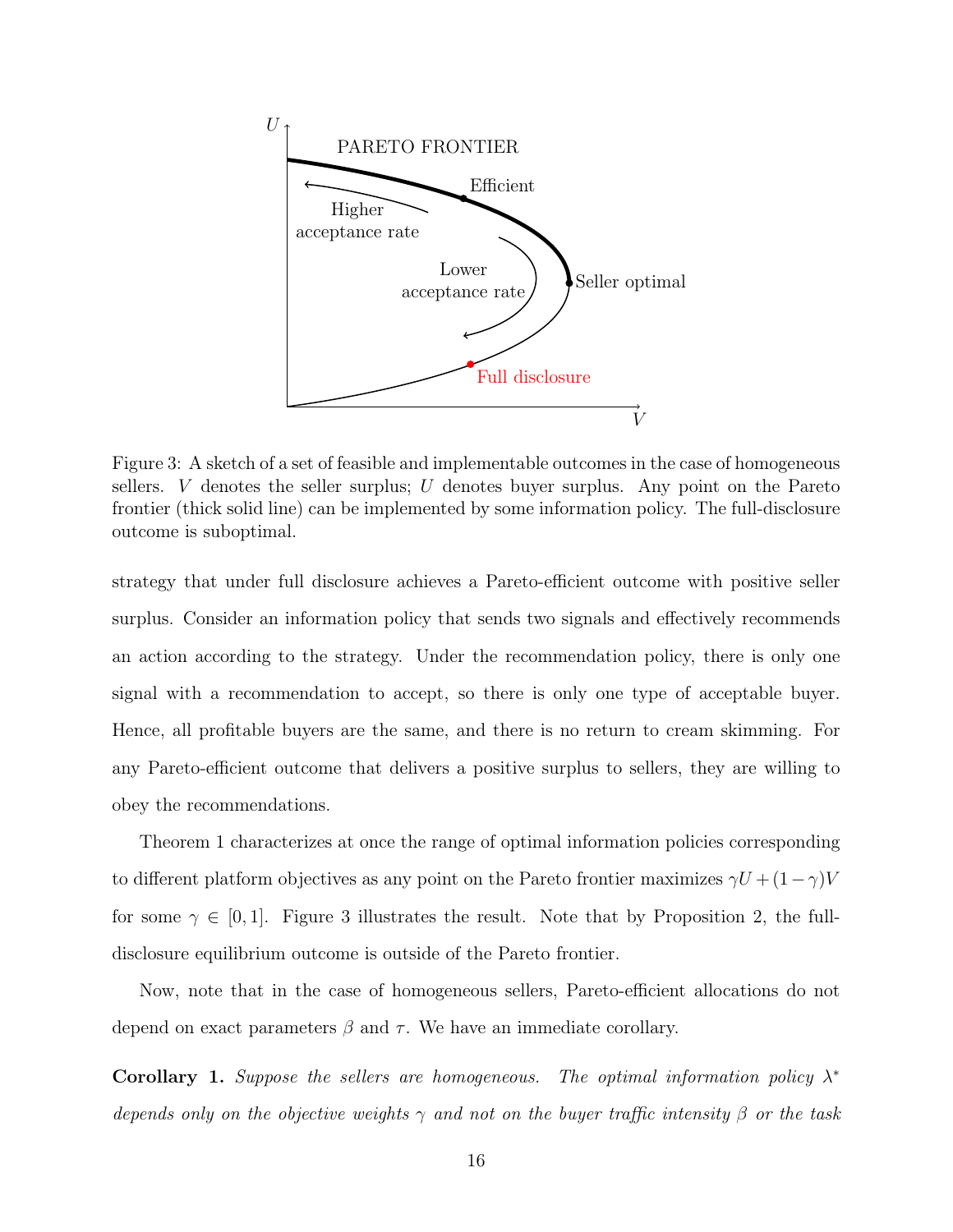length  $\tau$ .

This corollary implies that the same information policy would be optimal if sellers became available immediately after accepting a buyer,  $\tau = 0$ . The independence from  $\beta$  and  $\tau$  is driven by the coarse structure of an optimal policy. The rate of arrival to the available sellers,  $\beta_A$ , matters to sellers only to the extent that a higher request rate magnifies the opportunity cost of accepting. With a binary policy, this opportunity cost is nil because all profitable buyers are the same.

In the next section, we study the setting with heterogeneous sellers and show that the optimal policy is richer and does depend on  $\beta$  and  $\tau$ .

#### 3.4 Optimal Policy with Heterogeneous Sellers

We proceed with studying the setting in which the sellers feature vertical payoff heterogeneity. We characterize the optimal information policy and show that, unlike in the case of homogeneous sellers, the Pareto frontier is generally not attainable.

Formally, consider the *linear payoff environment* in which the seller profit is a linear function of buyer and seller types:  $X = [0, \overline{x}], Y = [0, \overline{y}],$  and

$$
\pi(x, y) = y - x.\tag{8}
$$

We interpret x as the level of difficulty of the buyer's task and interpret y as the seller's skill level. In this way, buyers are vertically differentiated in the eyes of the sellers, and high-type sellers can profitably match with more buyers than can low-type sellers. Note that by the profit variability assumption,  $\overline{y} \leq \overline{x}$ .

Similar to the case of a homogeneous sellers, it is easy to see that the Pareto efficient strategies are cutoff—all seller types should accept buyers below a threshold which can now be type-dependent. At the same time, choosing the cutoff profile to maximize the total seller surplus should account for the congestion externalities due to uniform assignment. In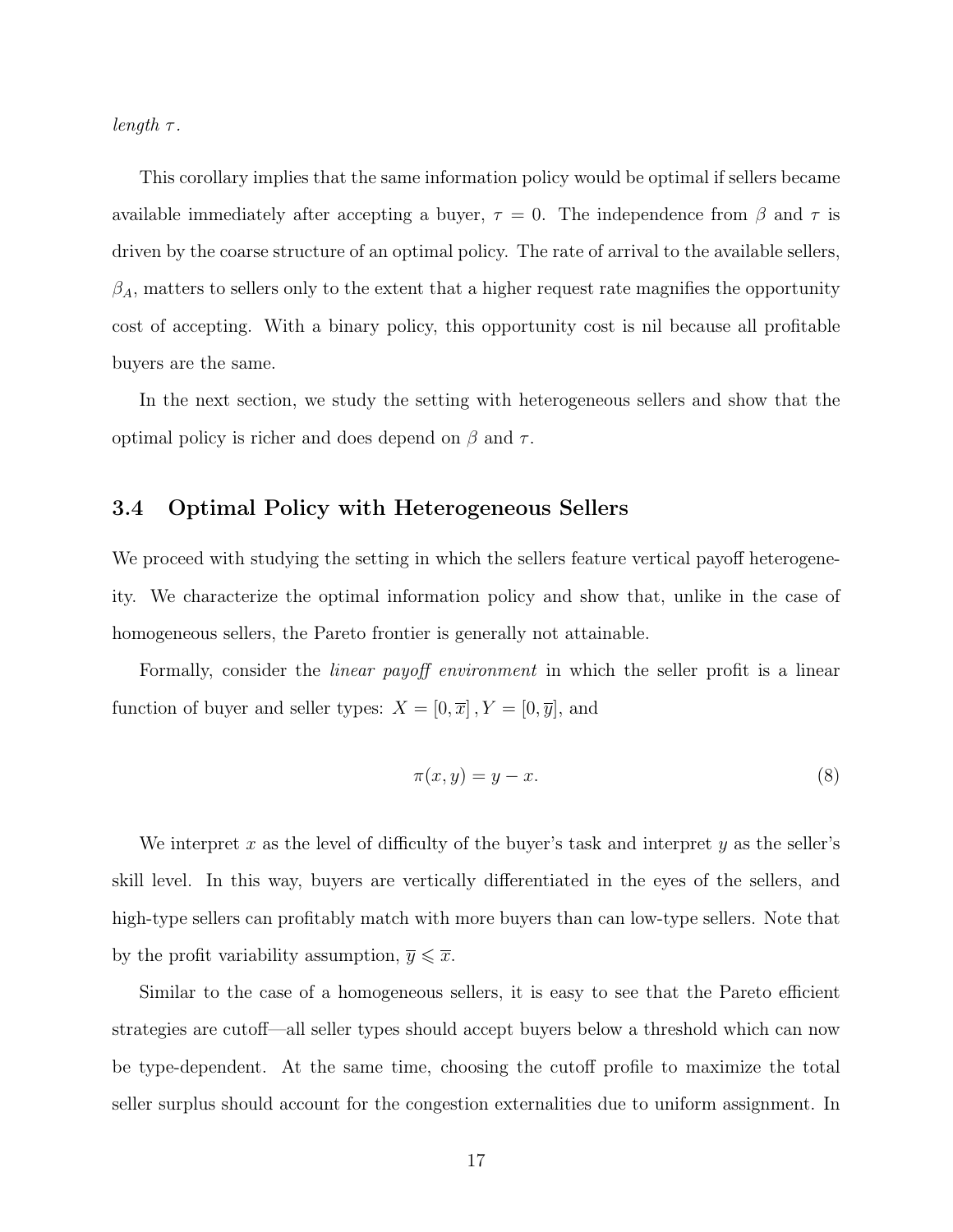general, this profile depends on the details of seller and buyer type distributions. However, it is clear that the efficient cutoffs are generically different from their types and vary across them.

Finding an optimal information policy in this environment is a challenging problem. First, the sellers' preferences have unobserved heterogeneity and, as discussed above, Pareto efficient strategies differ across sellers. This precludes the effective use of the recommendation policies that provided a solution in the case of homogeneous sellers. Second, the sellers are forward looking, and the information policy determines not only their stage payoff but also their continuation values. As a result, a seller's decision depends not only on the posterior mean of the current buyer type but on the general shape of the information policy.

To solve the problem, we develop a variational approach in which we map information policies to a class of convex functions and then use the calculus of variation to recover a structure of optimal information policies. First, we follow Gentzkow and Kamenica (2016) and show that optimizing  $\mathcal J$  with respect to information policies is equivalent to optimizing it with respect to a class of convex functions. Namely, for a given information policy  $\lambda$ , denote the posterior mean of x conditional on signal s by  $z(s) \triangleq \int_X x \, ds(x)$ , the induced distribution of  $z(s)$  by H, and define the spread function  $\Lambda: [0, \infty) \to \mathbb{R}_+$  as

$$
\Lambda(z) \triangleq \int_0^z H(\zeta) \,\mathrm{d}\zeta. \tag{9}
$$

In the linear payoff environment,  $\Lambda$  is proportional to the option value of rejecting a buyer with expected cost z. Let  $\overline{\Lambda}$  be the spread function under full disclosure,  $\overline{\Lambda}(z) = \int_0^z F(\zeta) d\zeta$ , and let  $\Delta$  be the spread function under no disclosure,  $\Delta(z) = \max\{0, z - \mathbb{E}[x]\}\.$  The argument of Gentzkow and Kamenica (2016) establishes a one-to-one correspondence between the set of admissible posterior mean distributions and the following set,

$$
\mathcal{L} \triangleq \left\{ \Lambda \colon [0, \infty) \to \mathbb{R}_+, \text{ convex, and } \underline{\Lambda} \leqslant \Lambda \leqslant \overline{\Lambda} \right\}. \tag{10}
$$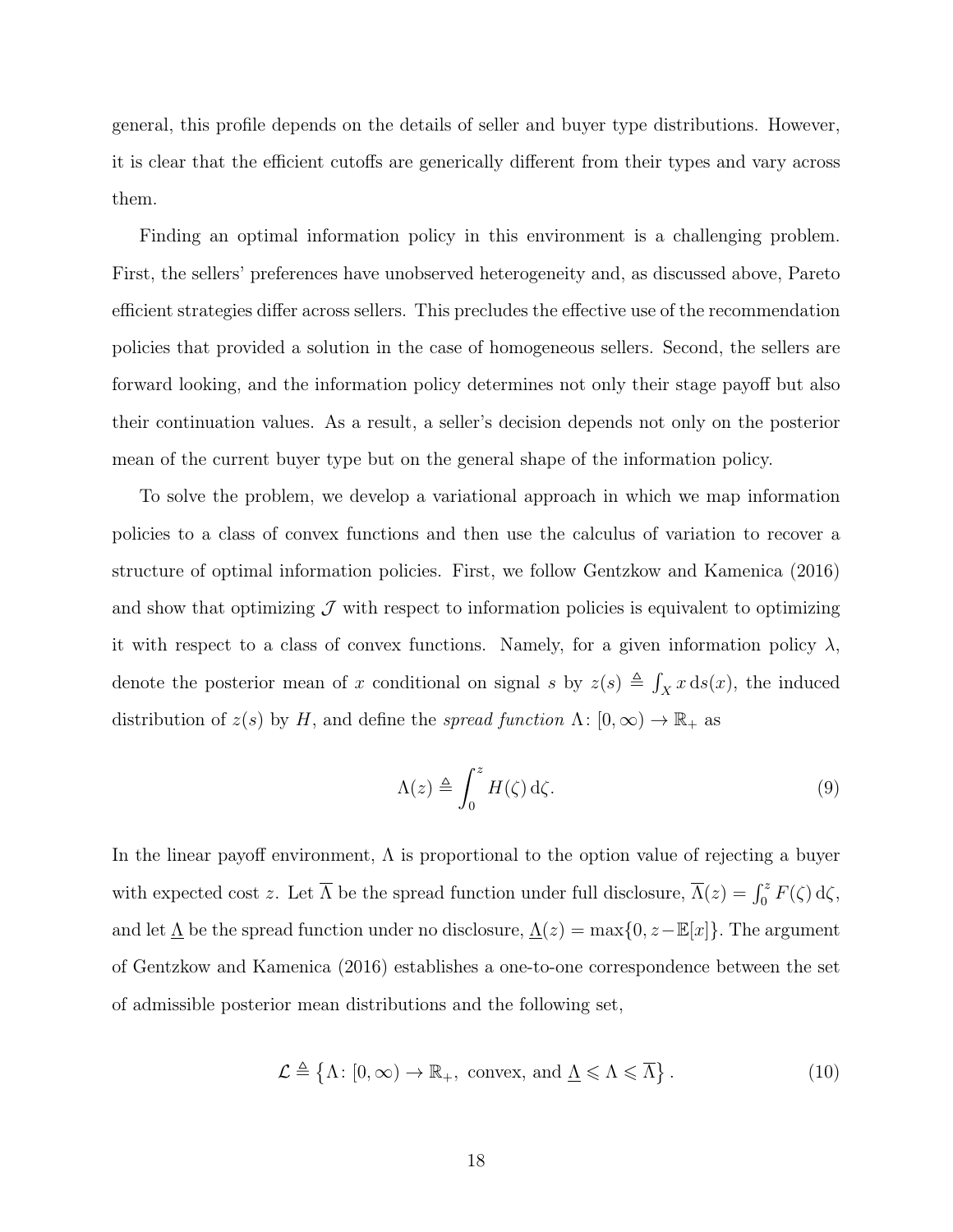As a result, maximization over information policies is equivalent to maximization over admissible spread functions  $\Lambda \in \mathcal{L}$ .

We then build on the analysis of Section 3.1 and show that for any information policy, the seller's optimal strategy has a simple cutoff structure: a type-y seller accepts all buyers with expected difficulty below the cutoff  $\hat{z}(y)$  and rejects all buyers above it. The cutoff profile has a simple structure—it is continuously increasing in  $y$  and satisfies the following equation

$$
\frac{y - \hat{z}(y)}{\tau \beta_A(\Lambda)} = \Lambda(\hat{z}(y)).
$$
\n(11)

The  $\beta_A(\Lambda)$  is an equilibrium request rate that is linked to the seller behavior by (3) and (4).

The condition (11) allows easy illustration of cream skimming in Figure 4. Under cream skimming, a type-y seller accepts buyers with expected difficulty  $z$  not below his type  $y$  but below a cutoff  $\hat{z}(y) < y$ . The cutoff can be seen as a projection of the type reflected against the spread function along the trajectory with the slope inversely proportional to the request rate  $\beta_A$  and the task length  $\tau$ . The cutoff is, hence, increasing with type—higher seller types accept more buyers, cream skimming less.<sup>15</sup> The higher the request rate, the flatter the slope and the greater the extent of cream skimming. Similarly, the lower the task length, the steeper the slope and the lower the extent of cream skimming. In the limit case as  $\tau \to 0$ , the slope is vertical, there is no cream skimming,  $\hat{z}(y) = y$ , and the problem can be seen as a static persuasion of Kolotilin, Mylovanov, Zapechelnyuk, and Li (2017).

Next, to solve for an optimal spread function, we refer to the calculus of variations and consider effects of small spread-function variations on the platform's objective. Namely, we consider variations  $\varepsilon h : [0, \infty) \to \mathbb{R}_+$  such that  $\Lambda + \varepsilon h \in \mathcal{L}$ . We use the equilibrium conditions and calculate a variational derivative of the platform objective at  $\varepsilon = 0$ :

$$
\frac{d\mathcal{J}}{d\varepsilon}(0) = \int_0^{\overline{y}} h(\hat{z}(y)) \nu(y) \left( -\frac{g'(y)}{g(y)} \Psi + (1 - \gamma) \frac{\beta}{\overline{\nu}} \right) g(y) dy + h(\hat{z}(\overline{y})) \nu(\overline{y}) g(\overline{y}) \Psi. \tag{12}
$$

<sup>&</sup>lt;sup>15</sup>Thus, the equilibrium exhibits a kind of negative stochastic assorting in terms of Chade (2006).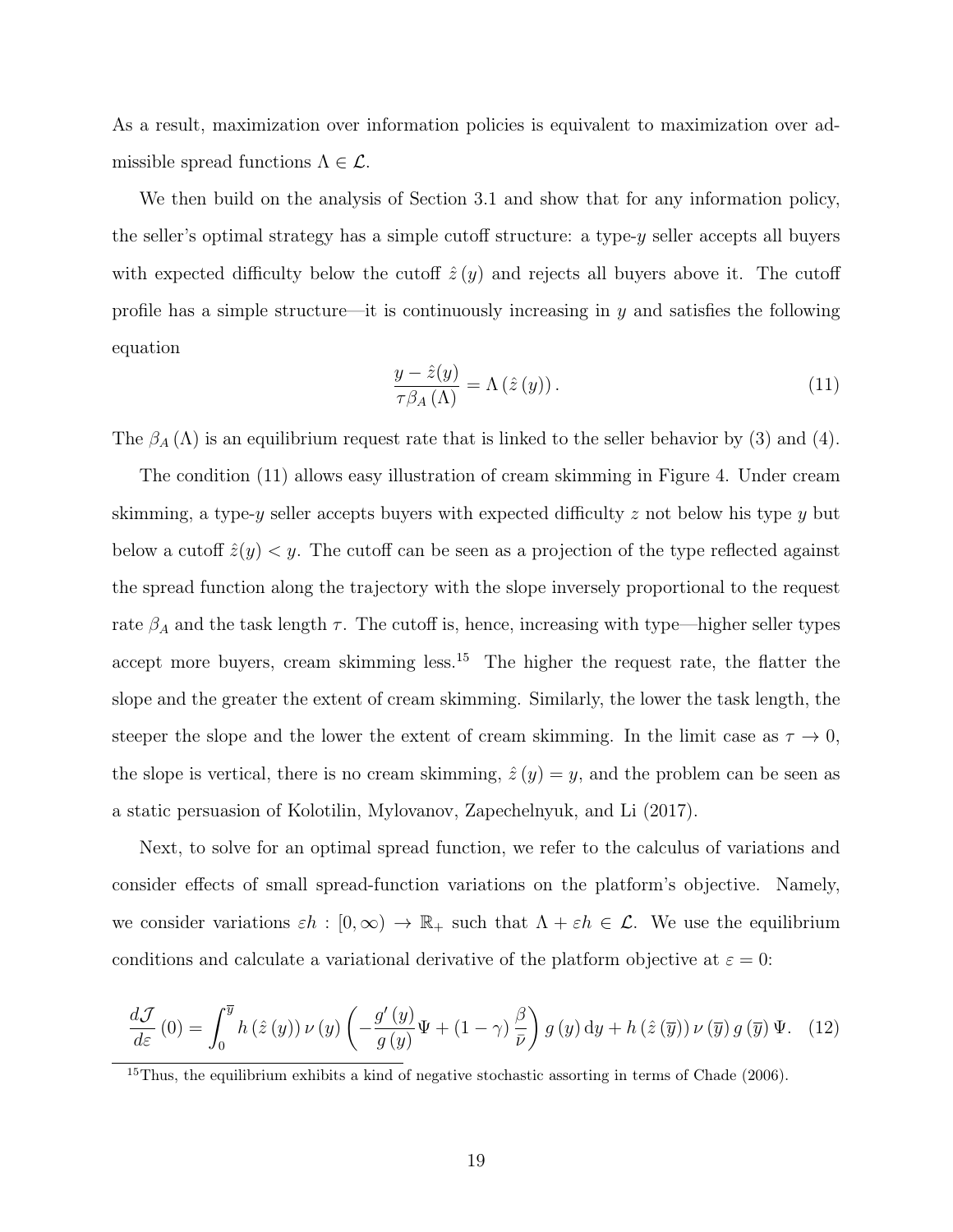

Figure 4: Admissible spread functions  $\Lambda$  and equilibrium acceptance cutoffs  $\hat{z}(y)$ .

Here,  $\nu(y) \triangleq 1 - \rho(y), \bar{\nu} \triangleq 1 - \bar{\rho}$  are the equilibrium availability rates under the policy  $Λ$ , and  $Ψ > 0$  is a positive term that depends on the objective weight  $γ$  and the aggregate equilibrium behavior. The integral term captures the relative distribution of the platform's surplus across the seller types, whereas the stand-alone term captures its aggregate level.

The behavior of the integrand expression shows the direction in which  $\mathcal J$  can be locally improved. If  $g$  is decreasing, then the integrand is positive everywhere. Any positive admissible variation increases  $\mathcal{J}$ , pushing the spread function towards full disclosure. If g is log-concave, then the integrand crosses zero from below at most once.<sup>16</sup> The same thing happens if g is unimodal and the platform maximizes the matching rate,  $\gamma = 1$ . In these cases, an improving deviation pushes towards more disclosure in the upper tail of  $x$  and less disclosure in the lower tail. We show that these deviations lead to censorship policies.

**Definition.** An information policy  $\lambda$  is a *lower-censorship policy* if for some  $\hat{x} \in [0,1], \lambda$ fully reveals all  $x > \hat{x}$  and pools all  $x < \hat{x}$ .

**Theorem 2.** (Heterogeneous Sellers) In the linear payoff environment:

1. If the seller distribution g is log-concave, then a lower-censorship policy is optimal;

<sup>&</sup>lt;sup>16</sup>The class of log-concave distributions includes normal, logistic, exponential, and uniform distributions, as well as their truncations.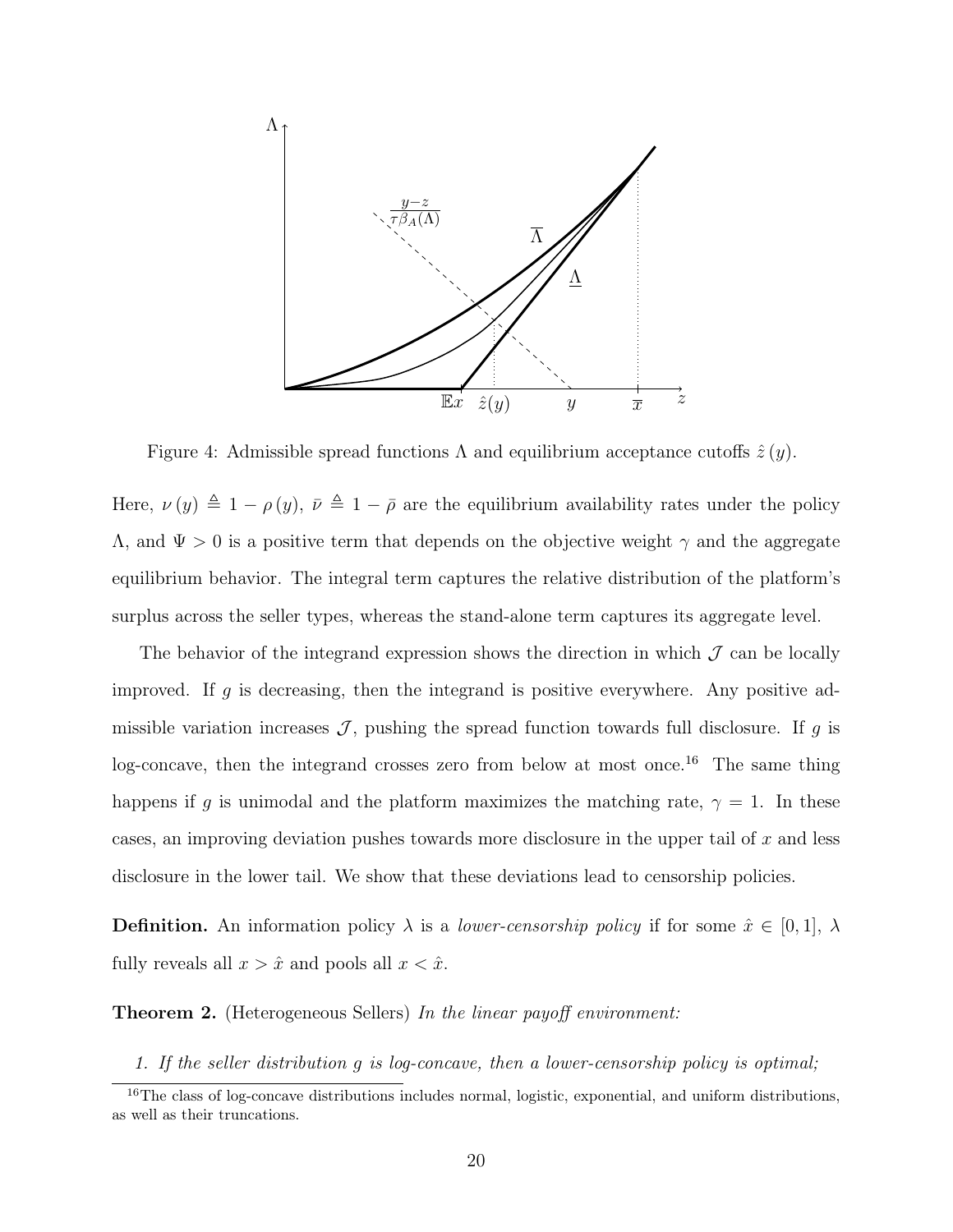- 2. If the seller distribution g is weakly decreasing, then a full disclosure policy is optimal;
- 3. If the platform maximizes only the matching rate,  $\gamma = 1$ , and the seller distribution g is unimodal then a lower-censorship policy is optimal.

Optimal disclosure depends on the shape of seller type distribution because the optimal policy should satisfy incentive constraints for the sellers. Suppose there are two types of sellers, professionals and amateurs, and two types of tasks, easy and hard. Professionals accrue relatively higher value from tasks than do amateurs; but assume that under full disclosure, both professionals and amateurs accept only easy tasks. Limiting information may cause opposite reactions from them. Consider an information policy that pools easy tasks with hard tasks. A professional's average profit from the pooled task is positive, and so he starts accepting hard tasks. Conversely, an amateur's average profit from the pooled task is negative, and so he starts rejecting even easy tasks. Because the platform does not observe the seller type, the optimal information policy should strike a balance between professionals and amateurs and thus depends on their relative population sizes. If there are sufficiently many professionals, then no disclosure is optimal; if there are sufficiently many amateurs, then full disclosure is optimal.

Theorem 2 extends this binary intuition to the case of many seller types. It shows that for a broad class of type distributions, lower-censorship policies are optimal. These policies pool attractive buyers with infra-marginal buyers and fully reveal the less attractive buyers. They effectively provide no useful information for low-type sellers but bring a lot of informational value to high-type sellers. Under these policies, the worst sellers are excluded from the platform, the medium sellers accept only the pooled buyers, and the best sellers screen among the less attractive buyers. In this way, the platform optimally trades off the buyer and seller surpluses.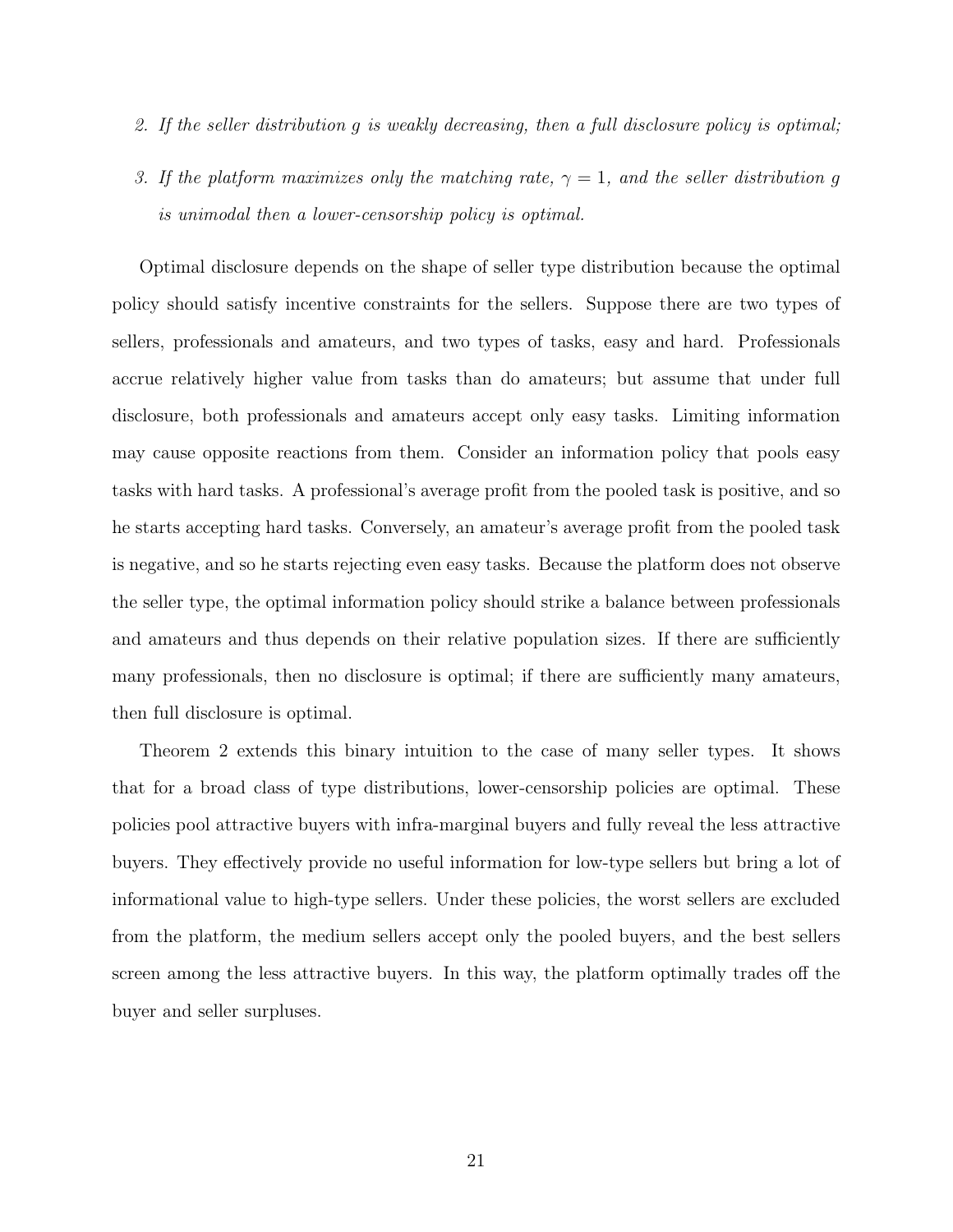## 4 Applications

Strategic information coarsening is relevant in practice and can be found in the designs of many platforms. In this section, we discuss how our model relates to ride-hailing, accommodation, and freelance agencies, and how our analysis can guide their design.

- Ride-Hailing Platforms. Sellers and buyers are, respectively, drivers and passengers. When idle, drivers receive requests from passengers. The driver type captures his home location, preference for long rides, and tolerance for congestion. The rider type captures the destination and ride history. Drivers do not like short rides or rides to remote neighborhoods.<sup>17</sup> Passengers do not like waiting.<sup>18</sup> The leading agency Uber applies fixed pricing per mile and per minute that can depend only on aggregate multipliers, such as surge in demand.<sup>19</sup> The passenger destination is fully concealed and represents the platform information coarsening.<sup>20</sup>
- Accommodation Rental Platforms. Sellers and buyers are, respectively, hosts and guests. Hosts are capacity constrained: once a room is booked, the host cannot accept a better guest. The host type captures his preference for age, race, personality, and daily schedule. The guest type captures his gender, age, socio-economic status, and lifestyle. In the leading agency Airbnb, every host sets a price that applies for all guests, but he may prefer to reject a guest whom he expects to be a bad fit. The host can adopt the "Instant Book" feature, with which the host commits to accepting all guests filtered by a few characteristics (e.g., pets, smoking, infants). The choice of filters acts as an implicit information coarsening.

 $17$ http://www.forbes.com/sites/harrycampbell/2015/03/24/just-how-far-is-your-uber-driver-willing-totake-you.

<sup>&</sup>lt;sup>18</sup> Cohen, Hahn, Hall, Levitt, and Metcalfe (2016) estimate that an increase in wait time of 1 minute decreases the probability of requesting a ride by 1.7 percent.

<sup>&</sup>lt;sup>19</sup>The surge price coefficient depends on the numbers of riders and nearby drivers who have their Uber app open at that moment: https://newsroom.uber.com/upfront-fares-no-math-and-no-surprises/.

<sup>&</sup>lt;sup>20</sup>Uber drivers can use the destination filter twice a day. If used, the platform filters passenger requests and offers only those aligned with the driver's preferred destination: http://www.ridesharingdriver.com/uberdestination-filter-get-passengers-heading-your-direction/.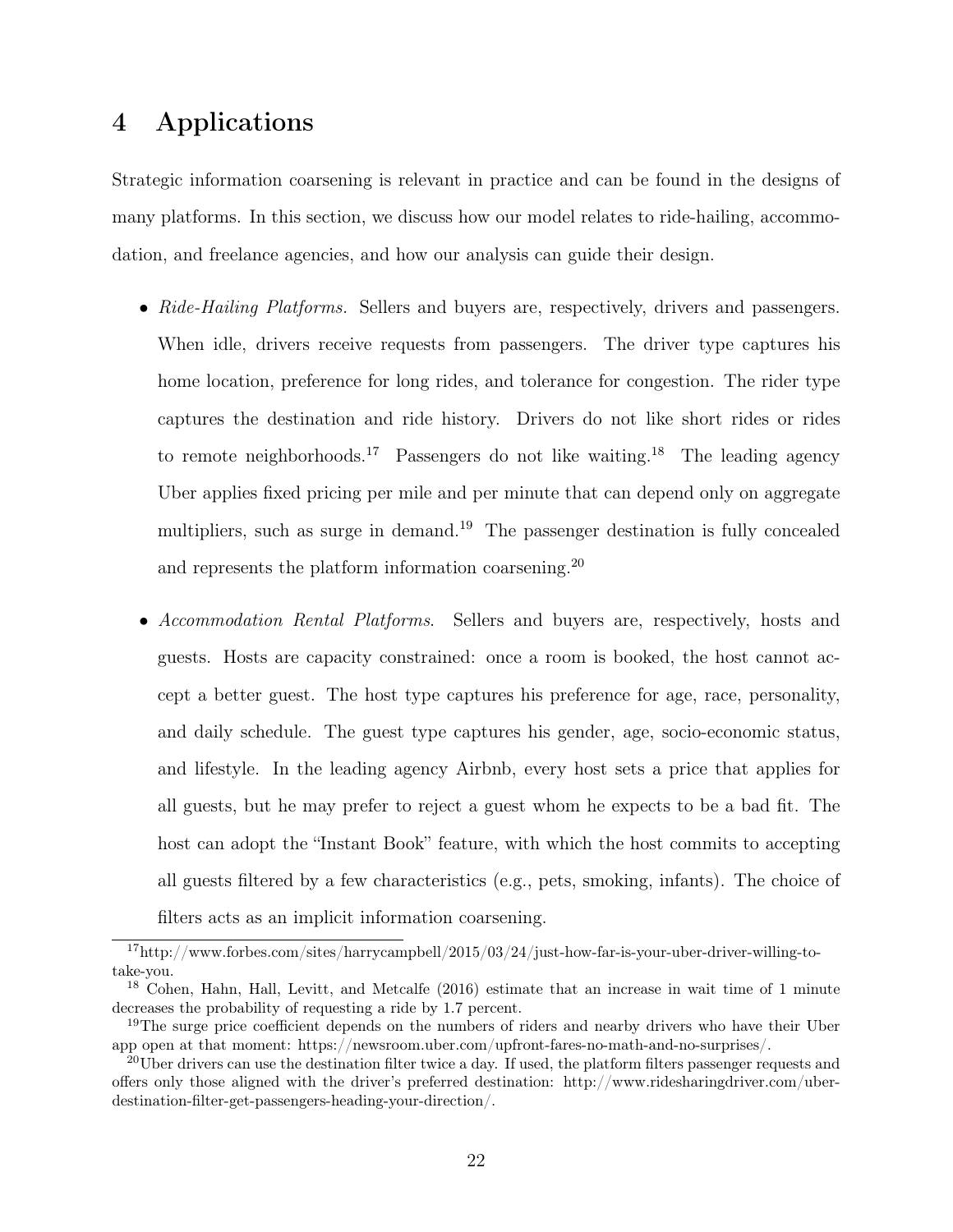• Freelance Labor Platforms. Sellers and buyers are, respectively, service providers and clients. The service providers are constrained in the number of tasks they can do per week. The provider's type captures his skills and work ethic. The client type captures the task category and difficulty, and the client's expertise and location. In the leading agency TaskRabbit, the service providers set an hourly rate that applies to all tasks in the same category. Pulling many tasks into a single category is a form of information coarsening.

Our results shed light on why limiting buyer information can improve performance of these platforms. In an example of ride-hailing platforms, if drivers have too detailed information about passenger requests, they cream skim. This results in low acceptance rates and a suboptimal demand–supply fit. The platform's policy of hiding the passenger destination from drivers can be used to force drivers to accept more rides and avoid the inefficient cream-skimming behavior.

At the same time, we show that providing some information is often beneficial. In particular, we argue that censorship policies that reveal the least valuable buyers and pool the most valuable buyers with intermediate ones can be particularly useful. In the case of ride-hailing platforms, a censorship policy can be implemented as follows. The best driver destinations are pooled with intermediate destinations. The worst destinations, like those to remote places, are flagged and accompanied with a precise description. In equilibrium, the pooled destinations are served by all drivers active on the platform. The flagged destinations are served only by the most willing drivers, depending on the description details. This policy optimally balances between the platform's objectives—it provides sufficient information and surplus to the drivers but insures a high matching rate for the riders.

Before concluding, we discuss two considerations we abstracted away from but that might be important and should be taken into account in some applications: strategic buyers and optimal pricing.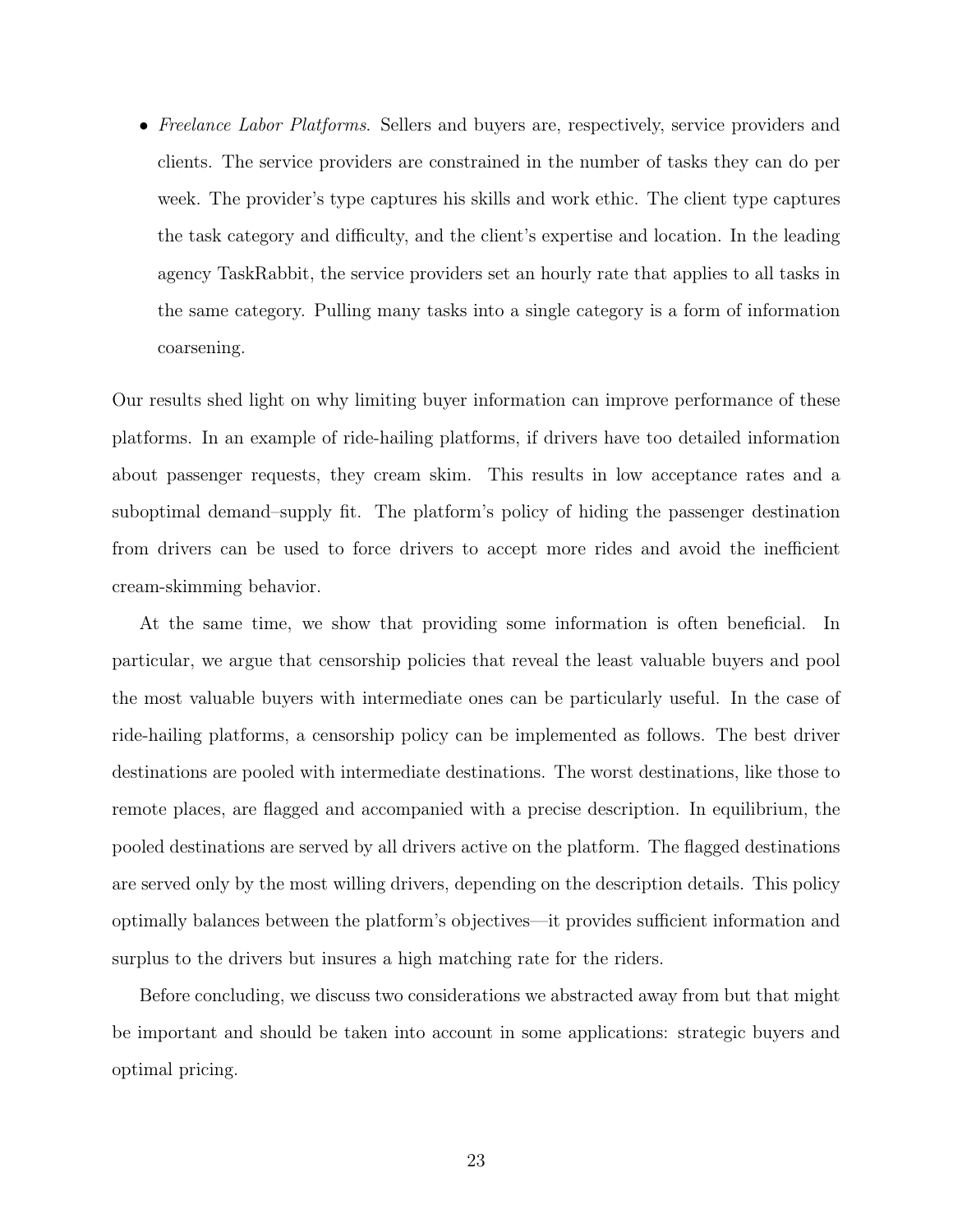Strategic Buyers. If buyers have heterogeneous match quality and search for better matches, then the platform might face the information design possibilities on both sides of the market. Disclosure to buyers can play several roles, depending on their strategic options.

First, the platform can use the disclosure to direct buyers to the sellers with higher acceptance rates. Imagine buyers observe seller acceptance rates imperfectly. Then they request selective sellers too often compared to what would be efficient. The platform can pool selective and non-selective sellers to shift buyer flow towards non-selective sellers.

Second, the platform can use information disclosure to direct buyers to the sellers who value them the most. Imagine that the prices do not reflect the seller match payoffs perfectly. Then, the information policy that pools matches that are less valuable for buyers and more valuable for sellers with those that are, conversely, more valuable for buyers and less valuable for sellers, will improve overall efficiency.<sup>21</sup> In particular, one consider a natural extension of our model in which the buyers have differential tastes over sellers. Our analysis can inform this setting as well. If both sides of the market are homogeneous, then the argument analogous to that of Section Section 3.3, can be used to establish that the platform can again fully restore efficiency. If the sides are heterogeneous, then the analysis is more complicated but we expect the variational approach still being useful, even if more tedious. Moreover, we conjecture that the lower-censorship policies would continue to play an important role in analysis.

Optimal Pricing. Throughout the paper, we assumed the participants' payoffs are nontransferable. In practice, a platform may want to complement the information design with the pricing design. Such complementation is straightforward if the pricing is uniform and takes the form of a fixed amount a buyer should pay to a seller if he is accepted. In this case,

 $^{21}$ Rayo and Segal (2010) study the last situation in a static match model when both buyers and sellers derive heterogeneous payoffs from matches. They find that in the case of the uniform distribution of receiver reservation values, the optimal information policy pools "non-ordered prospects," where two prospects are non-ordered in the sense described above.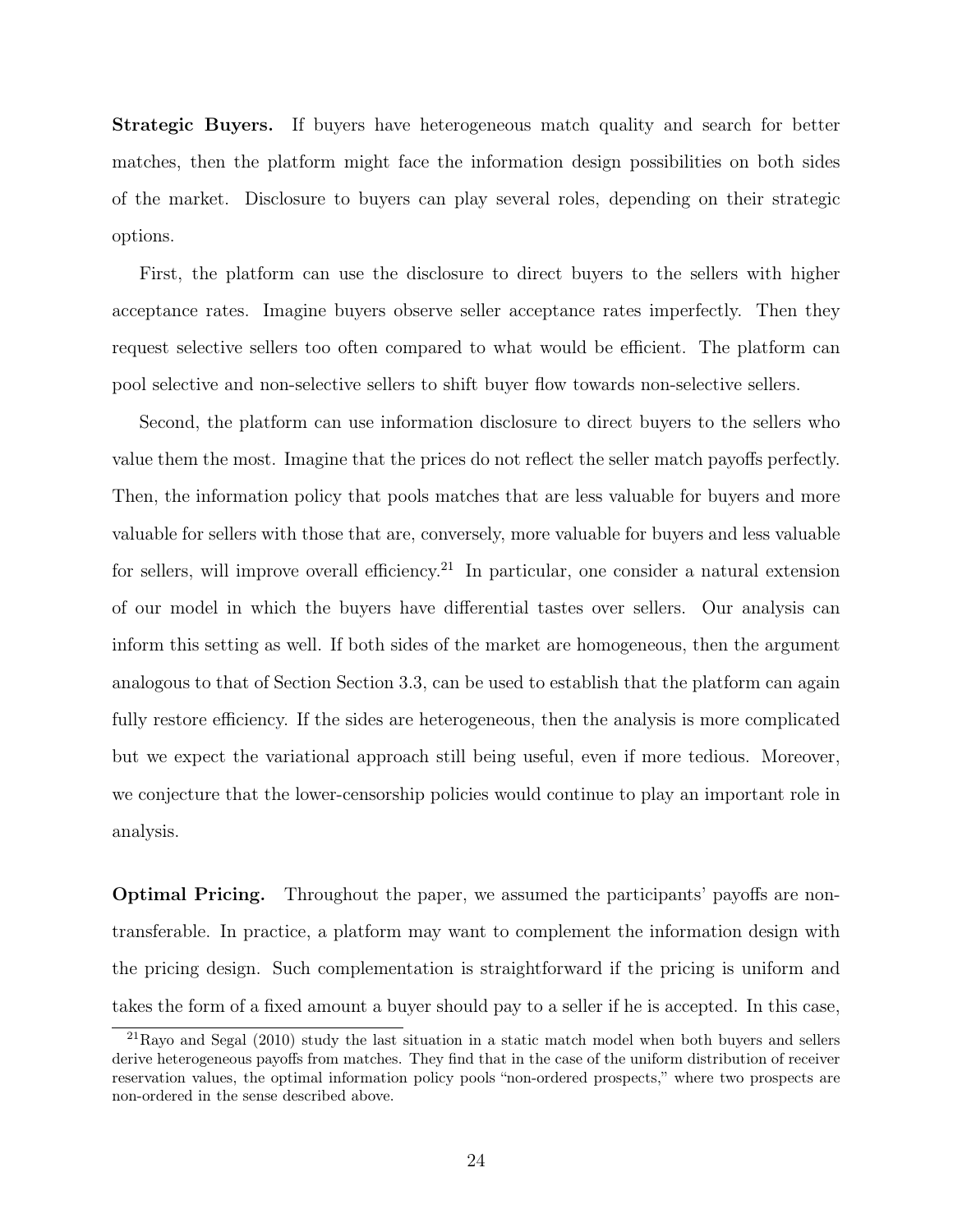the platform should simply perform backward induction optimization. For any given price, the platform can calculate the matching payoffs and find the optimal information policy and its corresponding payoffs by using our analysis. In the first step, the platform can then choose the price optimal.

In fact, if the sellers are homogeneous, then the uniform pricing is sufficient to implement an efficient outcome that maximizes joint surplus. Indeed, Theorem 1 establishes that any Pareto-efficient outcome can be implemented by some information policy as long as the sellers receive some rents. If the efficient outcome delivers positive rents to the sellers, then no additional price is required. Otherwise, the platform can set the price to subsidize the sellers and give them sufficient rent to participate in the platform. Then, by the same argument as in the main analysis, there exists a recommendation policy that implements the outcome.

If the sellers are heterogeneous, then Theorem 2 shows that the optimal information policy need not even achieve Pareto frontier, so that flexible pricing rules can possibly outperform the uniform pricing. However, most matching platforms adopt simple pricing. There could be several explanations. First, consumers appreciate transparent and simple pricing, both because it is easier to assess the cost of a ride and because complex pricing can feel like price gouging and prompt the risk of price-discrimination litigation. Second, flexible pricing is a non-trivial development task that requires significant resources. Relatedly, it may be impractical to condition on every variable relevant in the transportation market. There is some complexity threshold for the designer beyond which increasing the price complexity is not justified.<sup>22</sup>

As a final remark, we note that often the platforms accompany uniform pricing with a commission proportional to the price of each match. In these cases, maximizing a profit flow is equivalent to maximizing a matching rate. Our results then point out that censorship policies can be useful to bring the most revenue to the platform.

<sup>&</sup>lt;sup>22</sup>See Segal (2007) for the study of communication requirements of social choice rules. It demonstrates that in some social choice problems, the space of prices that must be discovered is prohibitively large.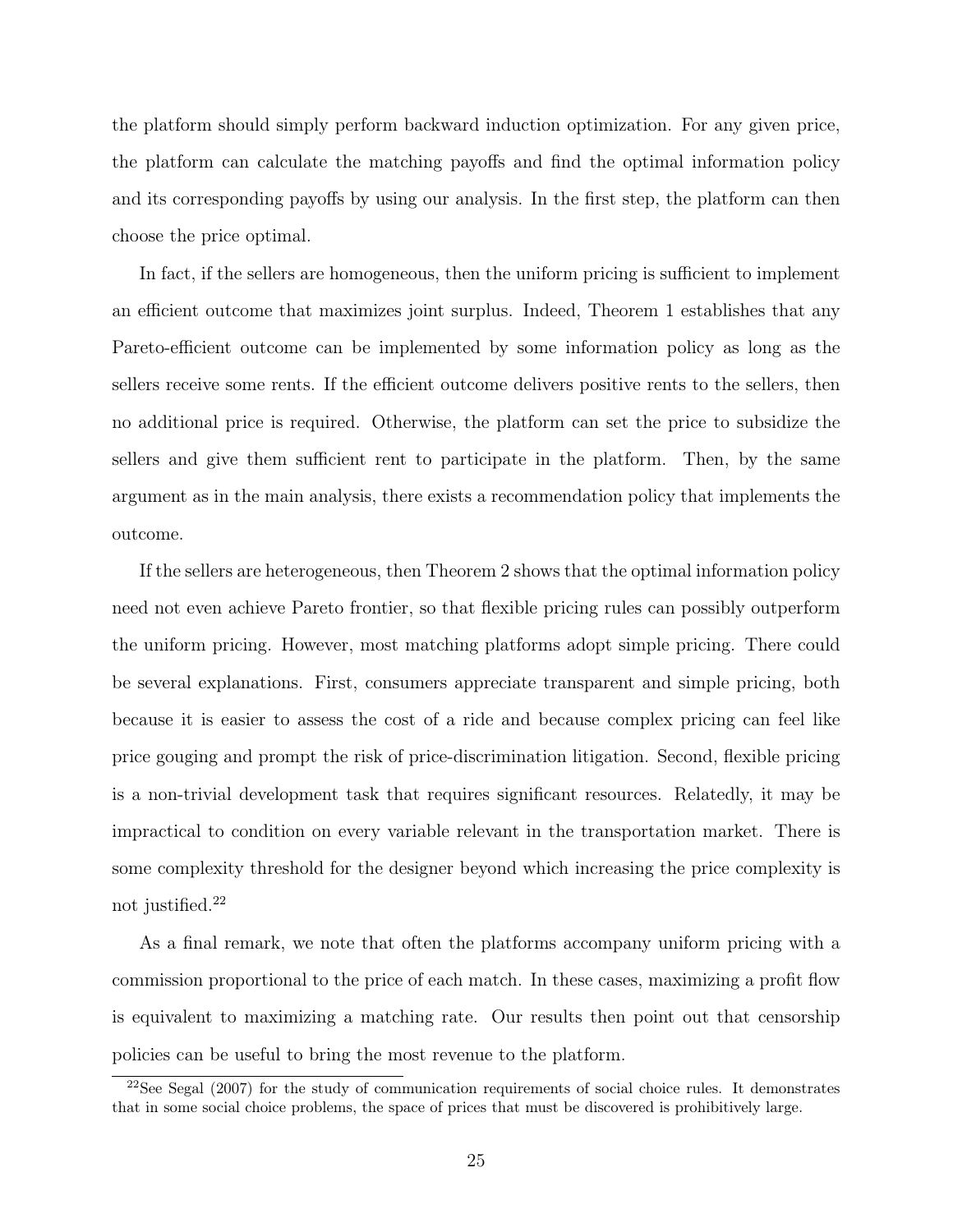## 5 Conclusion

Strategic information disclosure is arguably less intrusive than direct control—and often more palatable than sophisticated pricing schemes. When the two sides of the market are not symmetric in their preferences for match quality and match rate, the more patient and selective side of the market tends to cream skim. In this paper, we provide a case for using information design as a way to mitigate the adverse effects of cream skimming and improve platform performance. Specifically, we highlight the use of censorship policies as a way to balance surpluses on both sides of the market.

For most of this paper, we isolated information design from other tools available to platforms. Flexible pricing, real-time auctions, recommender systems, and queue management can also help improve matching market performance. We believe that studying interaction between these schemes can complement our current insights and constitutes a promising avenue for further research.

## 6 Appendix

**Lemma 1.** For any information policy  $\lambda$  and an equilibrium acceptance rate profile  $\alpha(y)$ :

• the average utilization rate  $\bar{\rho} \in [0, 1]$  is a solution to

$$
1 = \int \frac{1}{1 - \bar{\rho} + \beta \tau \alpha(y)} dG(y); \tag{13}
$$

- the solution  $\bar{\rho}$  exists and is unique; it increases in  $\beta$ ,  $\tau$ , and whenever  $\alpha(y)$  is increased on a set of strictly positive measure with respect to  $G$ ;
- the utilization rate  $\rho(y)$  increases whenever  $\alpha(y')$  is increased on a set of strictly positive measure with respect to G.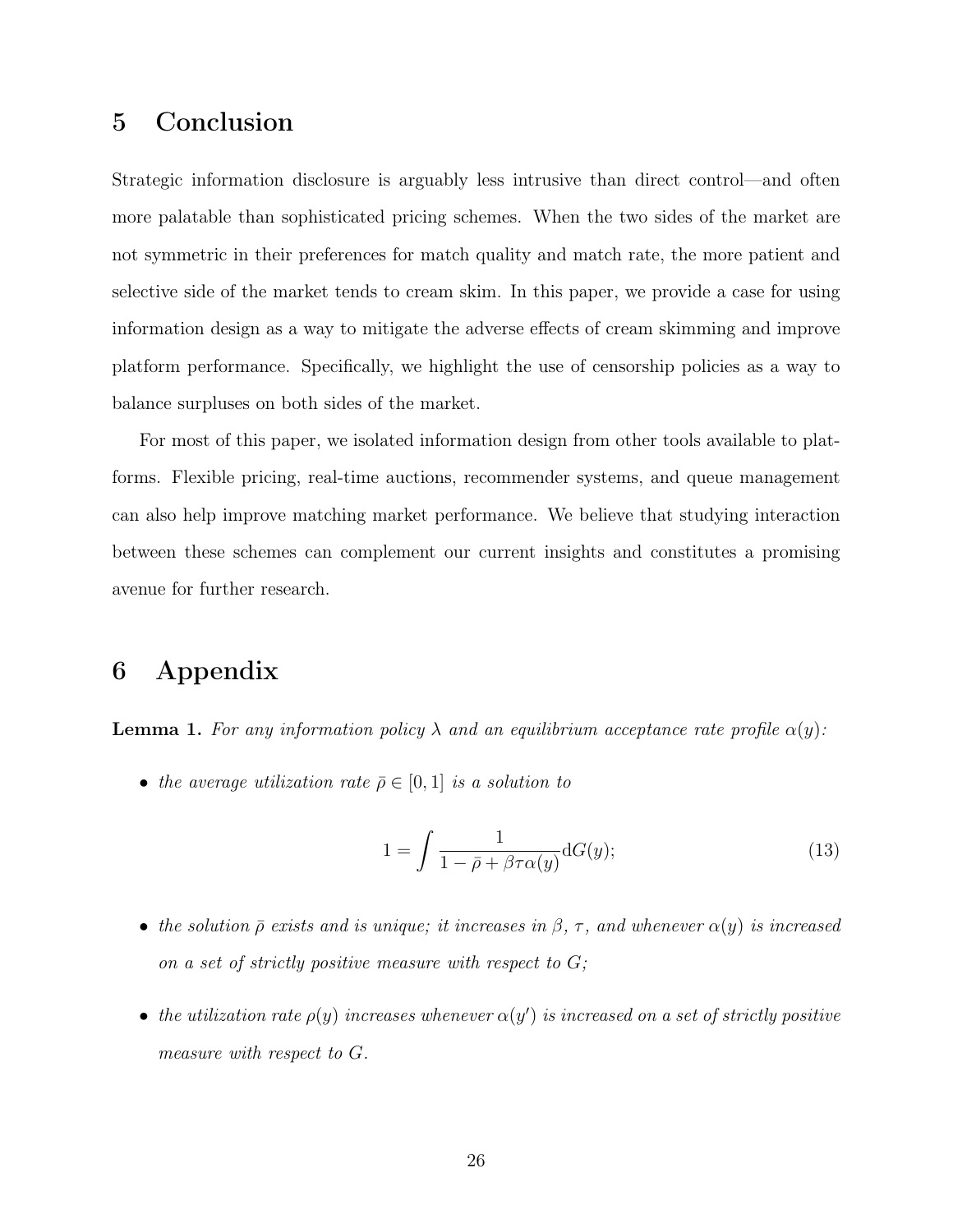Proof. By (3):

$$
1 - \rho(y) = \frac{1}{1 + \tau \beta \alpha(y)/(1 - \bar{\rho})}.
$$
\n(14)

Integrate both sides with respect to  $G(y)$  and rearrange to obtain (13). Its right-hand side is continuously and strictly increasing in  $\bar{\rho}$ . Evaluated at  $\bar{\rho} = 0$ , it equals  $\int \frac{dG(y)}{1+\beta\tau\alpha(y)} \leq 1$ ; evaluated at  $\bar{\rho} = 1$ , it equals  $\int \frac{dG(y)}{\beta \tau \alpha(y)} \geq 1$ , by the aggregate capacity assumption. Therefore, a solution exists and is unique. The monotonicity of  $\bar{\rho}$  follows. Finally, consider a perturbation of increasing  $\alpha$  on some positive measure of  $y' \neq y$ . By the argument above,  $\bar{\rho}$  increases so, by  $(14)$ ,  $\rho(y)$  increases.  $\Box$ 

**Lemma 2.** For any given information policy  $\lambda$  and utilization rate  $\bar{\rho}$ , the sellers optimal strategies are cutoff:

$$
\sigma(s,y) = \begin{cases} 1, & \pi(s,y) > \hat{\pi}(y), \\ 0, & \pi(s,y) < \hat{\pi}(y). \end{cases}
$$

The cutoff function  $\hat{\pi}(y)$  is unique and for all types  $\hat{\pi}(y) > 0$  and  $\alpha(y) < 1$ .

*Proof.* Fix  $y \in Y$ . By (6), the optimal seller strategy is such that all signals from  $S_a(y) \triangleq$  $\{s: \pi(s, y) > \tau V(y)\}\$ are accepted and all signals from  $S_r(y) \triangleq \{s: \pi(s, y) < \tau V(y)\}\$ are rejected. The seller is indifferent between accepting and rejecting signals from  $S_m(y) \triangleq$  $\{s: \pi(s, y) = \tau V(y)\}.$  The cutoff for a type-y seller is  $\hat{\pi}(y) = \tau V(y)$ . Using (6), the cutoff of the optimal strategy is a solution to

$$
\hat{\pi}(y) = \tau \beta_A \int \max\left\{0, \pi(s, y) - \hat{\pi}(y)\right\} \lambda(\mathrm{d}s). \tag{15}
$$

The solution is unique because the left-hand side of (15) is strictly increasing in  $\hat{\pi}(y)$  while the right-hand side is decreasing in  $\hat{\pi}(y)$ . By the variability assumption,  $\hat{\pi}(y) > 0$ . Finally, under the full disclosure policy,  $\pi$  is continuously distributed, so  $\alpha(y) < 1$ .  $\Box$ 

**Proof of Proposition 1.** Step 1. Existence. Consider the correspondence  $\psi$ :  $[0,1] \rightrightarrows [0,1]$ which maps  $\bar{\rho}$  to a set of "reaction"  $\bar{\rho}$ 's by the following procedure. First, find the unique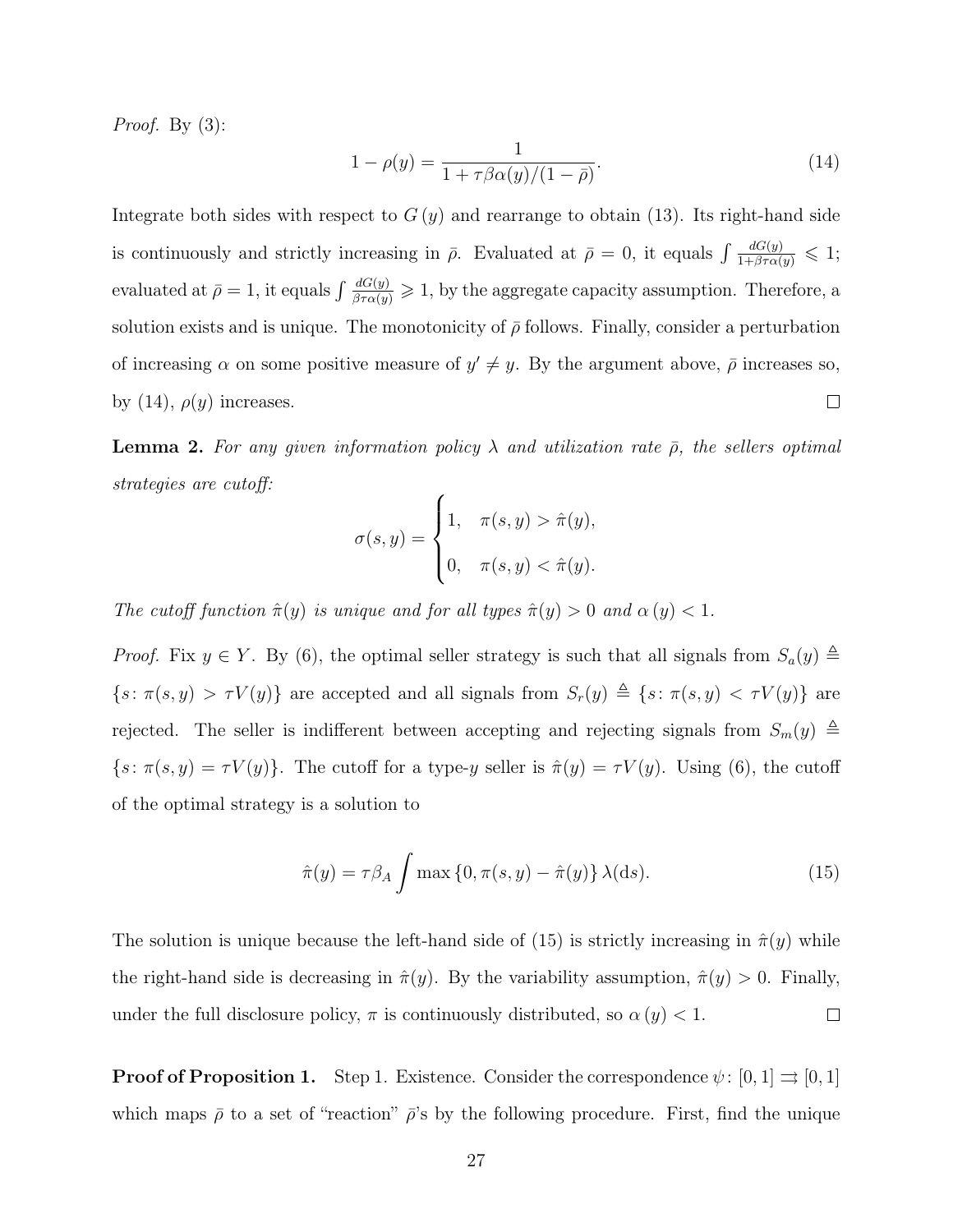cutoff function  $\hat{\pi}$  from (15) with  $\beta_A = \beta/(1-\bar{\rho})$ . The cutoff  $\hat{\pi}$  does not pin down the acceptance rate profile  $\alpha(y)$  uniquely because marginal signals can have positive probability under  $\lambda$ . The acceptance rates consistent with  $\hat{\pi}(y)$  are integrable functions such that

$$
\lambda(S_a(y)) \leq \alpha(y) \leq \lambda(S_a(y)) + \lambda(S_m(y)), \quad \forall y \in Y.
$$

Denote by A the set of  $\alpha$  consistent with  $\hat{\pi}$ . For any  $\alpha \in \mathcal{A}$ , find  $\bar{\rho}$  as shown in Lemma 1. Going over all A will produce the set  $\psi(\bar{\rho})$ .

By construction, A is convex. By Lemma 1,  $\bar{\rho}$  is continuous in  $\alpha$ , so  $\psi(\bar{\rho})$  is a closed interval in [0, 1]. Moreover,  $\psi$  is upper hemicontinuous because  $\hat{\pi}$  is continuous in  $\beta_A$  according to (15). By Kakutani's theorem,  $\psi$  has a fixed point, which is a solution.

Step 2. Uniqueness. Towards a contradiction, suppose  $\bar{\rho}$  and  $\bar{\rho}'$ ,  $\bar{\rho} > \bar{\rho}'$  are two distinct fixed points of  $\psi$ . By uniformity of assignment,  $\beta_A > \beta'_A$ . By (15) and the variability assumption,  $\hat{\pi}(y) > \hat{\pi}'(y)$  for any  $y \in Y$ . Thus, whenever  $\pi(s, y) \geq \hat{\pi}(y)$  we also have  $\pi(s, y) > \hat{\pi}'(y)$ . But this means that  $S'_{\epsilon}$  $S_a(y) \supseteq S_a(y) \cup S_m(y)$ . Therefore,  $\alpha'(y) \geq \lambda(S_a(y))$  $_n'$ )  $\geqslant$  $\lambda(S_a \cup S_m) \geq \alpha(y)$  for all y. By Lemma 1, this implies  $\bar{\rho}' \geq \bar{\rho}$ , a contradiction. Moreover, since  $\bar{\rho}' = \bar{\rho}, U = U'$ , and by Lemma 2, the strategy cutoffs coincide  $\hat{\pi}'(\cdot) = \hat{\pi}(\cdot)$ . Hence, the seller surpluses coincide as well  $V(\cdot) = V'(\cdot)$ .

Proof of Proposition 2. Rearranging  $(6)$ ,

$$
V(y) = \frac{\beta_A}{1 + \tau \beta_A \alpha(y)} \int \pi(s, y) \sigma(s, y) d\lambda(s) =
$$
  
= 
$$
\frac{\beta}{1 - \bar{\rho} + \beta \tau \alpha(y)} \int \pi(s, y) \sigma(s, y) d\lambda(s).
$$
 (16)

By Lemma 2, strategy  $\sigma^{FD}$  prescribes jobs in  $\{x: \pi(x,y) > \tau V(y)\}$  to be accepted with probability 1 and induces acceptance rates  $\alpha^{FD}(y) < 1$ . Consider a deviation  $\sigma$  that induces uniformly higher acceptance rates  $\alpha(y) = \alpha^{FD}(y) + \Delta$  for some small  $\Delta > 0$  for all  $y \in Y$ . As Y is compact, such deviation exists and strictly increases the buyer surplus,  $U > U<sup>FD</sup>$ .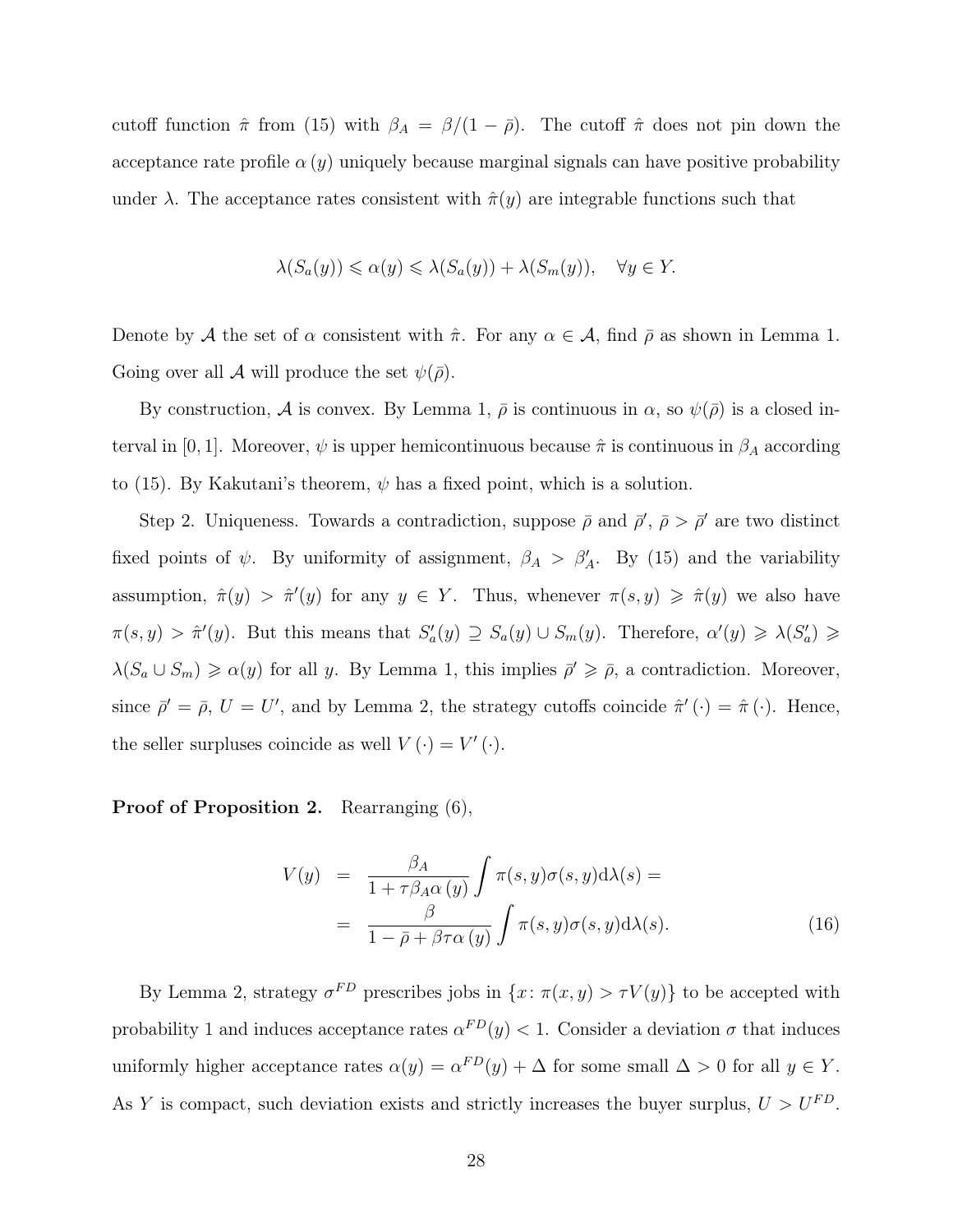Moreover, by (13),  $1-\bar{\rho}+\beta\tau\alpha(y)=1-\bar{\rho}^{FD}+\beta\tau\alpha^{FD}(y)$  for all y. Yet, the integral strictly increases, because  $\hat{\pi}(y) > 0$ , and so  $V(y) > V^{FD}(y)$ .

**Proof of Theorem 1.** Take any Pareto-efficient pair  $O = (V, U)$ . Since O is feasible, there is a seller strategy  $\sigma$  that induces O. Consider an information policy  $\hat{\lambda}$  that recommends this strategy with  $s_a$  being the recommendation to accept and  $s_r$  the recommendation to reject. We need to check that the sellers would follow the recommendations.

From (6) we have  $v(s_a) = \pi(s_a) - \tau V$ ,  $v(s_r) = 0$ , and  $V = \beta_A(\pi(s_a) - \tau V)\hat{\lambda}(s_a)$ . The incentive constraints require that  $\pi(s_a) \geq \tau V$  and  $\pi(s_r) \leq \tau V$ . For the former,

$$
\tau V = \frac{\tau \beta_A \hat{\lambda}(s_a)}{1 + \tau \beta_A \hat{\lambda}(s_a)} \pi(s_a) \leq \pi(s_a).
$$

For the latter, recall that O is Pareto efficient, hence  $\sigma$  accepts all profitable jobs. This implies that

$$
\pi(s_r) \leq 0 \leq \tau V.
$$

**Proof of Theorem 2.** The sequence of lemmas that follow support and formalize the argument outlined in the main text.

**Lemma 3.**  $\ell \in \mathcal{L}$  if and only if there is  $\lambda \in \Delta(S)$  such that  $\Lambda(\cdot, \lambda) = \ell$ .

Proof. The proof is standard and omitted. Kolotilin et al. (2017) and Gentzkow and Kamenica (2016) describe it in details.  $\Box$ 

**Lemma 4.** In the linear payoff environment, for any information policy  $\lambda$ , the seller's optimal strategy has a cutoff form such that a type-y seller accepts all buyers with expected difficulty  $z < \hat{z}(y)$  and rejects all buyers with  $z > \hat{z}(y)$ . For a given  $\beta_A$ , the seller payoff  $V(y)$  and the cutoff  $\hat{z}(y)$  satisfy:

$$
V(y) = \frac{y - \hat{z}(y)}{\tau} = \beta_A \Lambda \left(\hat{z}(y)\right). \tag{17}
$$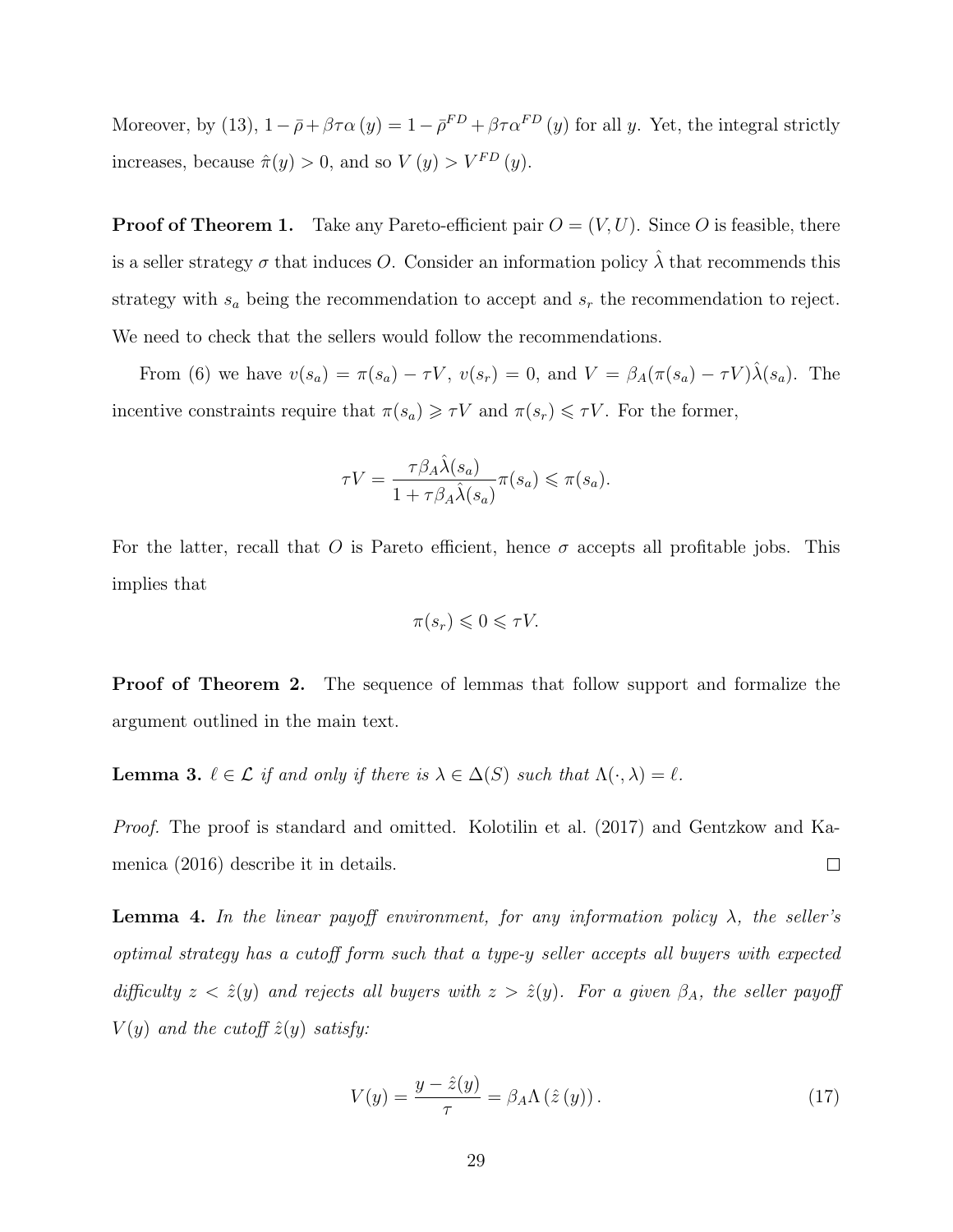As a result,  $\hat{z}(y)$  is increasing in y and decreasing in  $\tau \beta_A$ .

Proof. The first steps of the proof of Proposition 1 show that in the case of arbitrary X and  $Y$ , the seller optimal strategy has a cutoff form. They also show that the minimal acceptable profit is  $\hat{\pi}(y) = \tau V(y)$  and, moreover, (15) holds. In the linear payoff environment,  $\pi(s, y) = y - z(s)$  and  $\hat{\pi}(y) = y - \hat{z}(y)$  for some  $\hat{z}$ . Plug it back into (15) and obtain

$$
y - \hat{z}(y) = \tau \beta_A \int_0^{\hat{z}(y)} (\hat{z}(y) - z) dH(z) = \tau \beta_A \int_0^{\hat{z}(y)} H(z) dz = \tau \beta_A \Lambda(\hat{z}(y)),
$$

where the second equality follows by the integration by parts.

**Lemma 5.** In the linear payoff environment, for any information policy  $\lambda$  and for almost all y,

$$
\alpha(y) = H(\hat{z}(y)) = \Lambda'(\hat{z}(y)).
$$

The acceptance rate  $\alpha(y)$  is increasing in y and decreasing in  $\tau \beta_A$  for any  $y \in Y$ . Moreover,

$$
\hat{z}'(y) = \frac{1}{1 + \tau \beta_A \alpha(y)} = \nu(y).
$$

*Proof.* By Lemma 4, the accepted jobs are those with  $z < \hat{z}(y)$ . Using the definition of Λ from (9), the probability of accepting  $α(y)$  must lie between  $H(\hat{z}(y)$ −) and  $H(\hat{z}(y)+)$ . The points of discontinuity of H constitute a set of measure zero and seller types have full support on [0, 1]. It follows that  $\alpha(y) = \Lambda'(\hat{z}(y))$  for almost all types y.

By  $(17), \hat{z}(y)$  is increasing in y. Since  $\Lambda$  is convex,  $\alpha(y)$  is increasing in y. Same argument reveals that  $\alpha(y)$  is decreasing in  $\tau\beta_A$ .

Finally, using Lemma 4, we have  $y - \hat{z}(y) = \tau \beta_A \Lambda(\hat{z}(y))$ . Differentiating that expression on both sides with respect to y and substituting  $\Lambda'(\hat{z}(y))$  with  $\alpha(y)$ , the result follows.  $\Box$ 

Consider an initial information policy  $\Lambda_0 \in \mathcal{L}$ , and a deviation  $h : [0,1] \to [0,1]$ . A deviation is *admissible* if  $\Lambda_0 + h \in \mathcal{L}$ . Since  $\mathcal{L}$  is convex,  $\Lambda_0 + \varepsilon h \in \mathcal{L}$  for all  $\varepsilon \in [0, 1]$ . For a functional  $\mathcal{I} : \mathcal{L} \to \mathbb{R}$  we will denote the value of  $\mathcal{I}$  under information policy  $\Lambda_0 + \varepsilon h$  by

 $\Box$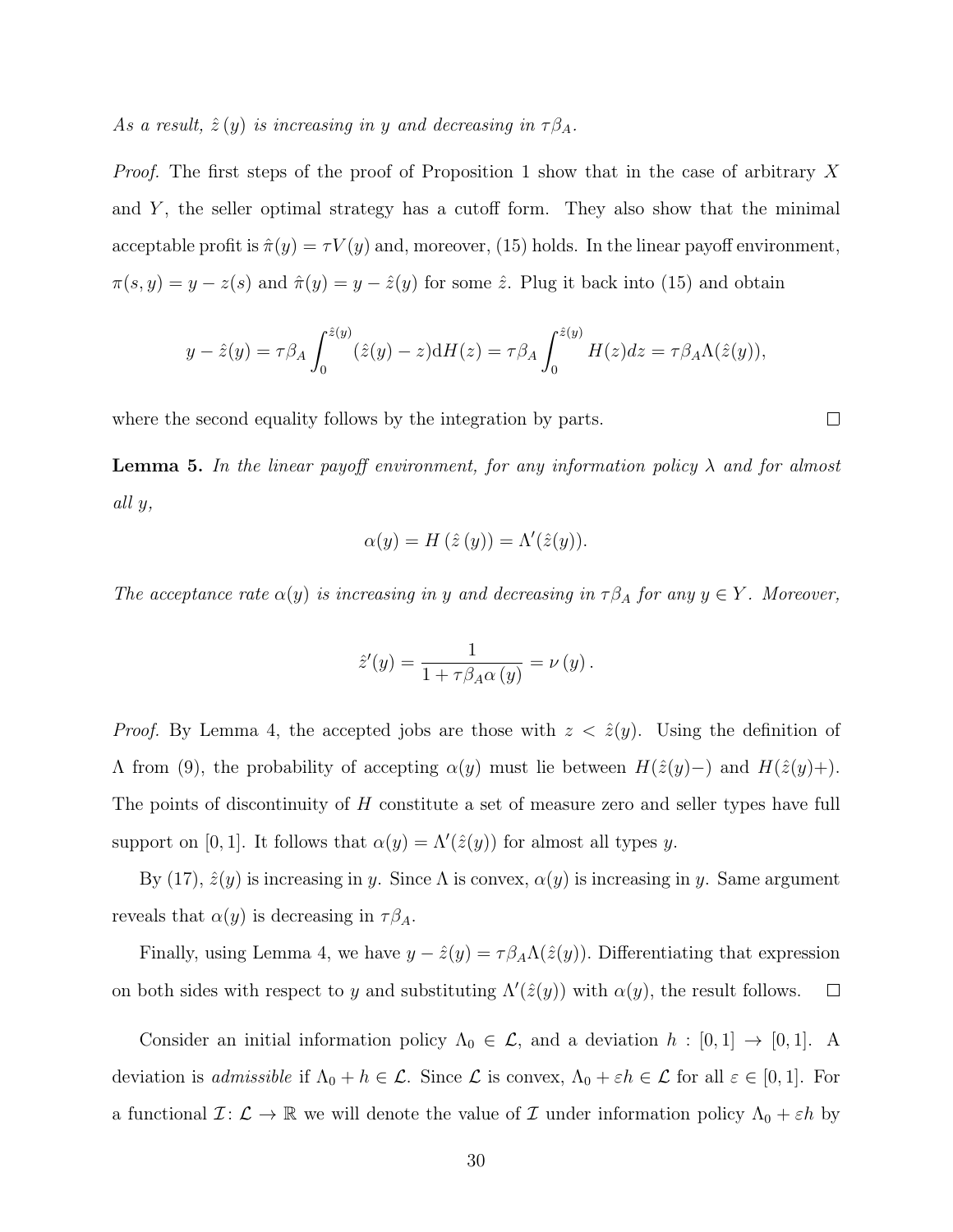$\mathcal{I}(\varepsilon)$ . The main step in the analysis is to find the variational derivative with respect to  $\varepsilon$  at zero:

$$
\mathcal{J}'(0) = \gamma U'(0) + (1 - \gamma) V'(0).
$$

**Lemma 6.** In the linear payoff environment, for any admissible deviation  $h$ :

$$
U'(0) = -u\beta\Psi_1\left(\int_0^{\overline{y}} h(\hat{z}(y)) \nu(y) g'(y) dy - h(\hat{z}(\overline{y})) \nu(\overline{y}) g(\overline{y})\right),
$$
  

$$
V'(0) = \Psi_2 U'(0) + \frac{\beta}{\overline{\nu}} \int h(\hat{z}(y)) \nu(y) g(y) dy,
$$

where  $\Psi_1 = 1/\int_0^{\overline{y}} (\nu^2(y) - \tau \nu'(y) V(y)) g(y) dy > 0$  and  $\Psi_2 = \frac{\tau}{u^2}$  $\frac{\tau}{u\bar{\nu}}\int \nu(y)V(y)\mathrm{d}G(y) > 0.$ 

*Proof.* Consider a variation  $\varepsilon h(z)$ . The resulting matching rate is by definition and Lemma 5:

$$
m(\varepsilon) = \frac{1}{\tau} \int_0^1 1 - \nu(y, \varepsilon) dG(y) = \frac{1}{\tau} \left( 1 - \int \hat{z}'(y, \varepsilon) dG(y) \right) = \frac{1}{\tau} \left( 1 - \hat{z}(\overline{y}, \varepsilon)g(\overline{y}) + \int g'(y)\hat{z}(y, \varepsilon) dy \right)
$$

so

$$
m'(\varepsilon) = \frac{1}{\tau} \int_0^{\overline{y}} g'(y) \,\hat{z}'_{\varepsilon}(y,\varepsilon) \,dy - g(\overline{y}) \,\hat{z}'_{\varepsilon}(\overline{y},\varepsilon).
$$
 (18)

,

By Lemma 4,

$$
\tau V(y; \varepsilon) = y - \hat{z}(y, \varepsilon) = \tau \beta_A(\varepsilon) (\Lambda_0 + \varepsilon h) (\hat{z}(y, \varepsilon)). \tag{19}
$$

Finding U'(0): The surplus derivative is  $U'(0) = um'(0) = u\overline{\rho}_s'$  $\int_{\varepsilon}^{'}(0)/\tau$ . Differentiate the second equation in (19) with respect to  $\varepsilon$ , evaluate at 0 and collect terms:

$$
\hat{z}'_{\varepsilon}(y,0) = -(1 + \tau \beta_A \alpha(y))^{-1} (\tau \beta'_A(0) \Lambda_0(\hat{z}(y,0)) + \tau \beta_A(0) h(\hat{z}(y,0)))
$$
  
= 
$$
-\nu(y,0) (\tau \beta'_A(0) \Lambda_0(\hat{z}(y,0)) + \tau \beta_A(0) h(\hat{z}(y,0)))
$$
  
= 
$$
-\nu(y,0) \tau \beta \left( \frac{\overline{\rho}'_{\varepsilon}(0) \Lambda_0(\hat{z}(y,0))}{\overline{\nu}^2(0)} + \frac{h(\hat{z}(y,0))}{\overline{\nu}(0)} \right).
$$
 (20)

where the second line follows by Lemma 5 and the last line follows as  $\beta_A(\varepsilon) = \beta/\bar{\nu}(\varepsilon)$ .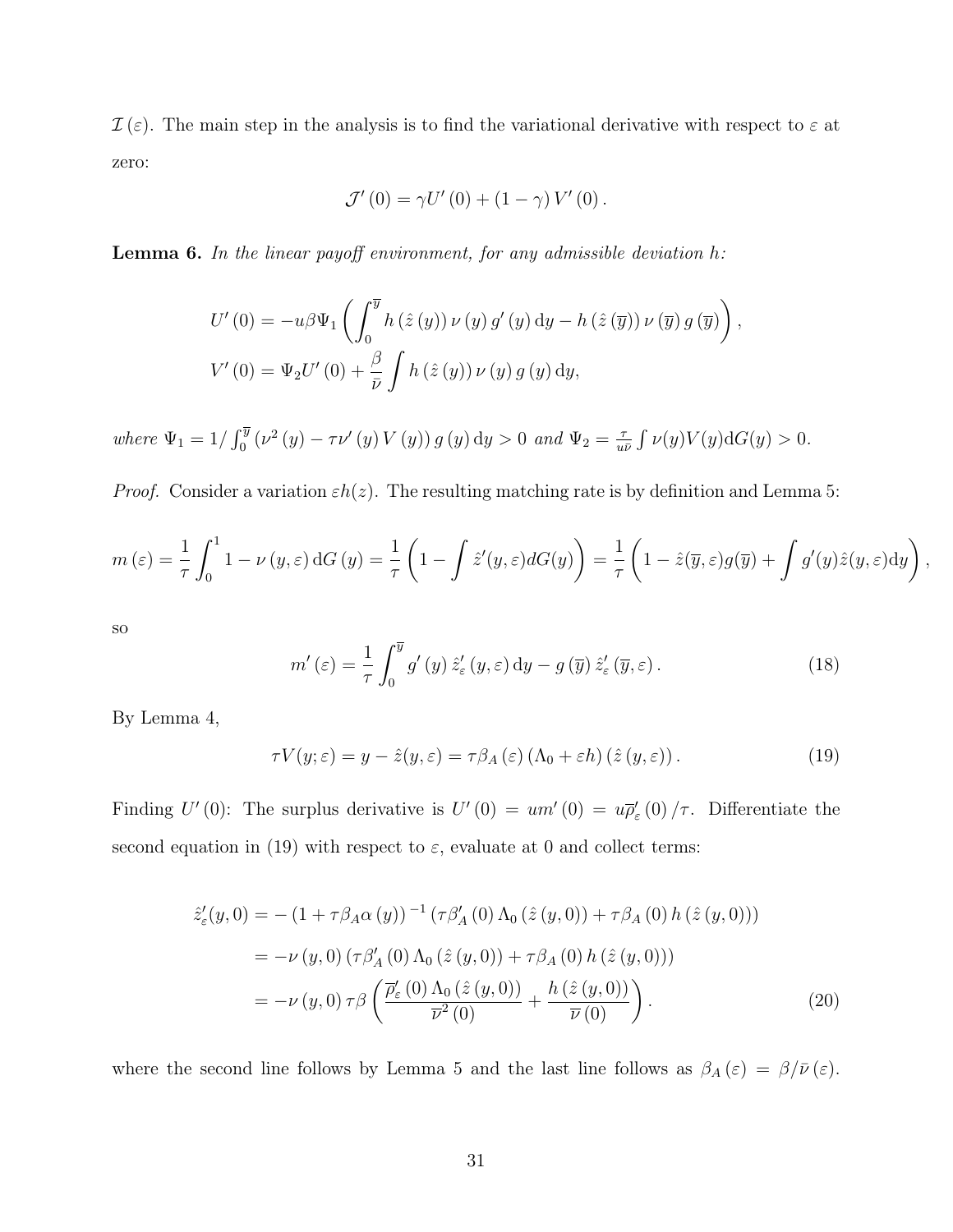Substituting (20) into (18) and omitting the  $\varepsilon = 0$  argument in the function we obtain,

$$
\overline{\rho}'_{\varepsilon} = -\int \nu(y) \,\tau \beta\left(\frac{\overline{\rho}'_{\varepsilon} \Lambda_0(\hat{z}(y))}{\overline{\nu}^2} + \frac{h(\hat{z}(y))}{\overline{\nu}}\right) g'(y) \, \mathrm{d}y + \nu(\overline{y}) \,\tau \beta\left(\frac{\overline{\rho}'_{\varepsilon} \Lambda_0(\hat{z}(y))}{\overline{\nu}^2} + \frac{h(\hat{z}(y))}{\overline{\nu}}\right) g(\overline{y}).
$$

Rearranging,

$$
\overline{\rho}_{\varepsilon}' = -\tau \beta \Psi_{1} \left( \int_{0}^{\overline{y}} h(\hat{z}(y)) \nu(y) g'(y) dy - h(\hat{z}(\overline{y})) \nu(\overline{y}) g(\overline{y}) \right)
$$

where

$$
\Psi_1 \triangleq \left(\overline{\nu} + \tau \beta_A \int_0^{\overline{y}} \nu(y) \Lambda(\hat{z}(y)) g'(y) dy - \tau \beta_A \nu(\overline{y}) \Lambda(\hat{z}(\overline{y})) g(\overline{y})\right)^{-1}
$$
  
\n
$$
= \left(\overline{\nu} + \tau \int_0^{\overline{y}} \nu(y) V(y) g'(y) dy - \tau \nu(\overline{y}) V(\overline{y}) g(\overline{y})\right)^{-1}
$$
  
\n
$$
= \left(\int_0^{\overline{y}} \nu(y) g(y) + \tau \nu(y) V(y) g'(y) dy - \tau \nu(\overline{y}) V(\overline{y}) g(\overline{y})\right)^{-1}
$$
  
\n
$$
= \left(\int_0^{\overline{y}} (\nu(y) - \tau \nu'(y) V(y) - \tau V'(y) \nu(y)) g(y) dy\right)^{-1}
$$
  
\n
$$
= \left(\int_0^{\overline{y}} (\nu^2(y) - \tau \nu'(y) V(y)) g(y) dy\right)^{-1}
$$

with the last line following from differentiating the first equation in  $(19)$  with respect to y:  $\tau V'(y) = 1 - \nu(y)$ . The term  $\Psi_1$  is positive because  $\nu'(y) < 0$ .

Finding  $V'[0]$ : Differentiate the first equation in (19) with respect to  $\varepsilon$  and evaluate at zero. Using (20), we have:

$$
\tau V_{\varepsilon}'\left(y,0\right)=-\hat{z}_{\varepsilon}'\left(y,0\right)=\nu\left(y,0\right)\tau\left(\beta_{A}'\left[0\right]\Lambda_{0}\left(\hat{z}\left(y\right)\right)+\beta_{A}\left[0\right]h\left(\hat{z}\left(y\right)\right)\right).
$$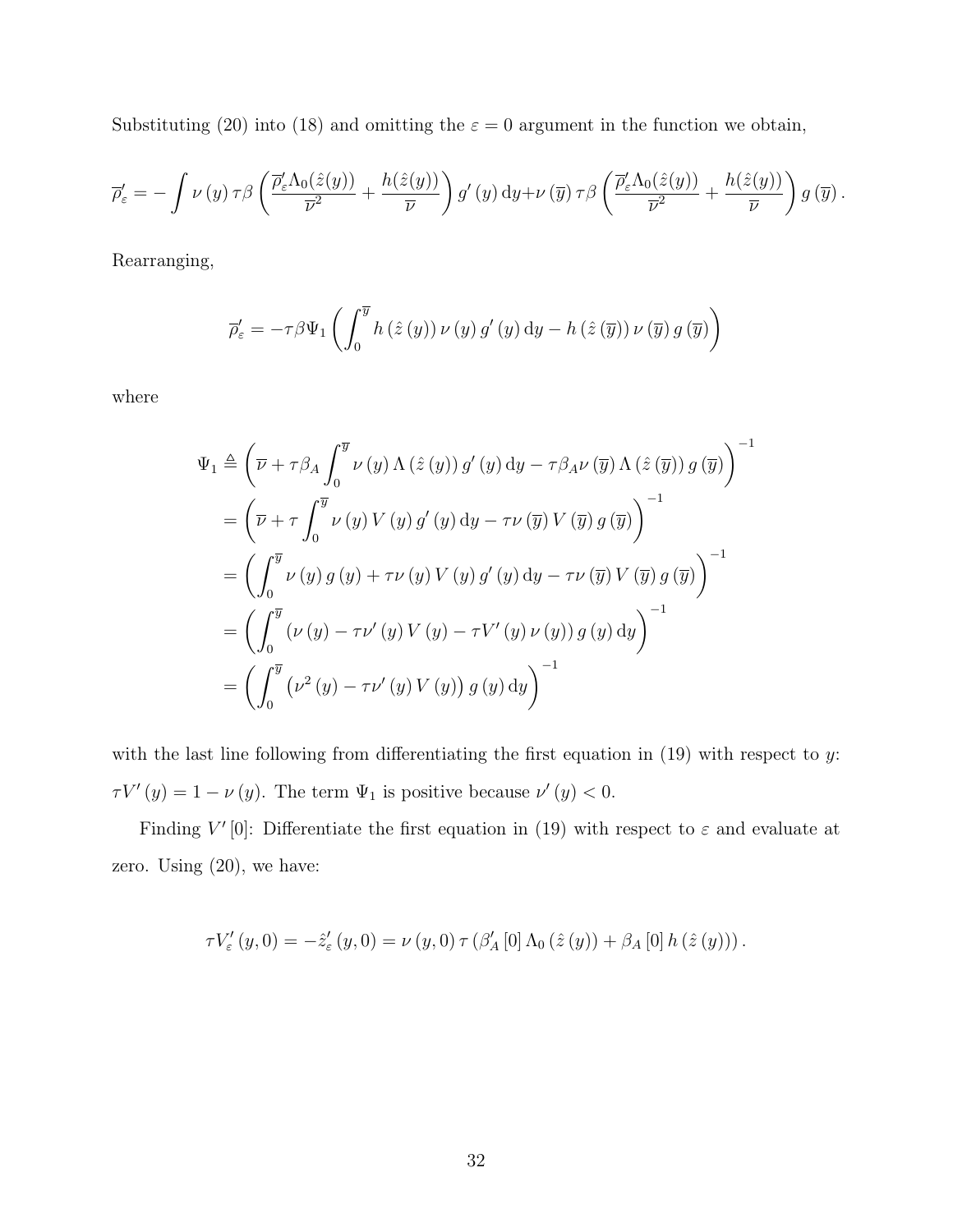Integrating over seller types:

$$
V'(0) = \int V'_{\varepsilon}(y,0) dG(y)
$$
  
=  $\beta'_{A}(0) \int \nu(y) \Lambda_{0}(\hat{z}(y)) dG(y) + \beta_{A} \int \nu(y) h(\hat{z}(y)) dG(y)$   
=  $m'(0) \frac{\tau \beta_{A}}{\bar{\nu}} \int \nu(y) \Lambda_{0}(\hat{z}(y)) dG(y) + \beta_{A} \int \nu(y) h(\hat{z}(y)) dG(y)$   
=  $m'(0) \frac{\tau}{\bar{\nu}} \int \nu(y) V(y) dG(y) + \frac{\beta}{\bar{\nu}} \int \nu(y) h(\hat{z}(y)) dG(y).$ 

The second part of the result follows.

**Lemma 7.**  $\lambda \in \Delta(S)$  is x<sup>\*</sup>-lower-censorship if and only if the corresponding spread function Λ has the following form:

$$
\Lambda(z) = \begin{cases}\n\Delta(z), & z \in [0, \mathbb{E}[x \mid x < x^*]], \\
\overline{\Lambda}(x^*) + F(x^*)(z - x^*), & z \in (\mathbb{E}[x \mid x < x^*], x^*), \\
\overline{\Lambda}(z), & z \in [x^*, \overline{x}].\n\end{cases}
$$
\n(21)

*Proof.* Denote by  $z^*$  the expected value of x on the pooled part of X,  $z^* = \mathbb{E}[x \mid x > x^*].$ If  $\lambda$  is the x<sup>\*</sup>-lower-censorship, then a straightforward application of the spread-function definition obtains (21).

Conversely, suppose  $\Lambda$  has a form given in (21). Let  $H(z) = \Lambda'(z)$ , where  $\Lambda'$  is the right derivative. Function  $H(z)$  then equals to  $F(z)$  for  $z \leqslant x^*$ , to  $F(x^*)$  for  $x^* < z < z^*$ , and to 1 for  $z \geq z^*$ . Such distribution corresponds to a  $x^*$ -lower-censorship.  $\Box$ 

Now let's return to the proof of Theorem 2. Use Lemma 6 to obtain the expression for

 $\Box$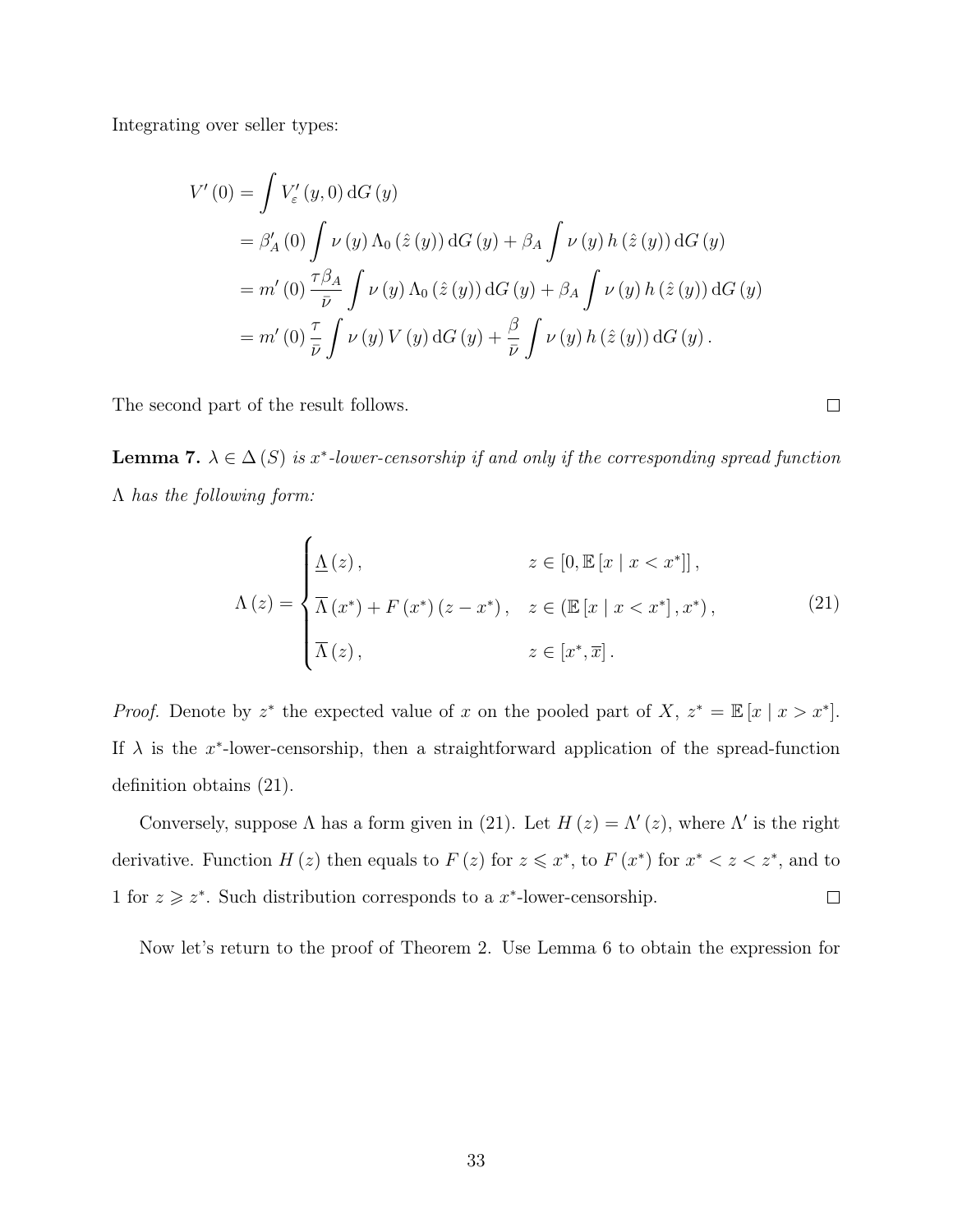the variational derivative of the objective function with respect to  $\varepsilon$ :

$$
\mathcal{J}'(0) = \gamma U'(0) + (1 - \gamma) V'(0)
$$
  
= 
$$
\int_0^{\overline{y}} h(\hat{z}(y)) \nu(y) \left( -g'(y) \Psi + (1 - \gamma) \frac{\beta}{\overline{\nu}} g(y) \right) dy + h(\hat{z}(\overline{y})) \nu(\overline{y}) g(\overline{y}) \Psi
$$
  
= 
$$
\int_0^{\overline{y}} h(\hat{z}(y)) \nu(y) \left( -\frac{g'(y)}{g(y)} \Psi + (1 - \gamma) \frac{\beta}{\overline{\nu}} \right) g(y) dy + h(\hat{z}(\overline{y})) \nu(\overline{y}) g(\overline{y}) \Psi
$$
 (22)

where  $\Psi \triangleq (\gamma + \Psi_2 \left(1 - \gamma\right)) u\beta \Psi_1 > 0.$ 

If g is weakly decreasing, then  $g'/g \leq 0$ , and so the integrand in (22) is positive for all  $y \in Y$ . Therefore, for any  $\Lambda_0$  and any  $h \geq 0$ ,  $\mathcal{J}'(0) > 0$ . The only spread function that cannot be improved like that corresponds to full disclosure so full disclosure is optimal.

If g is log-concave, then  $g'(y)/g(y)$  is decreasing. Then for any  $\Lambda_0$ , the integrand in (22) crosses zero from below at most once. If the integrand is always positive, then, again, full disclosure is optimal. If the integrand does cross zero once, then we will show that a lower censorship is optimal. Towards the contradiction, suppose that  $\Lambda_0$  is not a lower censorship. We will construct a platform-profitable deviation h as follows. Denote by  $y^*$  the zero of the integrand in (22), and denote by  $z^* = \hat{z}(y^*, \Lambda_0)$  the optimal cutoff of the  $y^*$ -type seller. Let  $\tilde{\Lambda} \in \mathcal{L}$  be the lower censorship that passes through the point  $(z^*, \Lambda_0(z^*))$ , as in (21). Essentially,  $\Lambda$  is the policy that discloses as little as possible on the left tail and as much as possible on the right tail but still passes through  $(z^*, \Lambda_0(z^*))$ . This lower censorship is unique because there is a unique line tangent to  $\overline{\Lambda}$  and passing through  $(z^*, \Lambda_0(z^*))$ . We have  $\tilde{\Lambda}(z) \leq \Lambda_0(z)$  for  $z < z^*$  and  $\tilde{\Lambda}(z) \geq \Lambda_0(z)$  for  $z > z^*$ ; as  $\Lambda_0$  is not a lower censorship,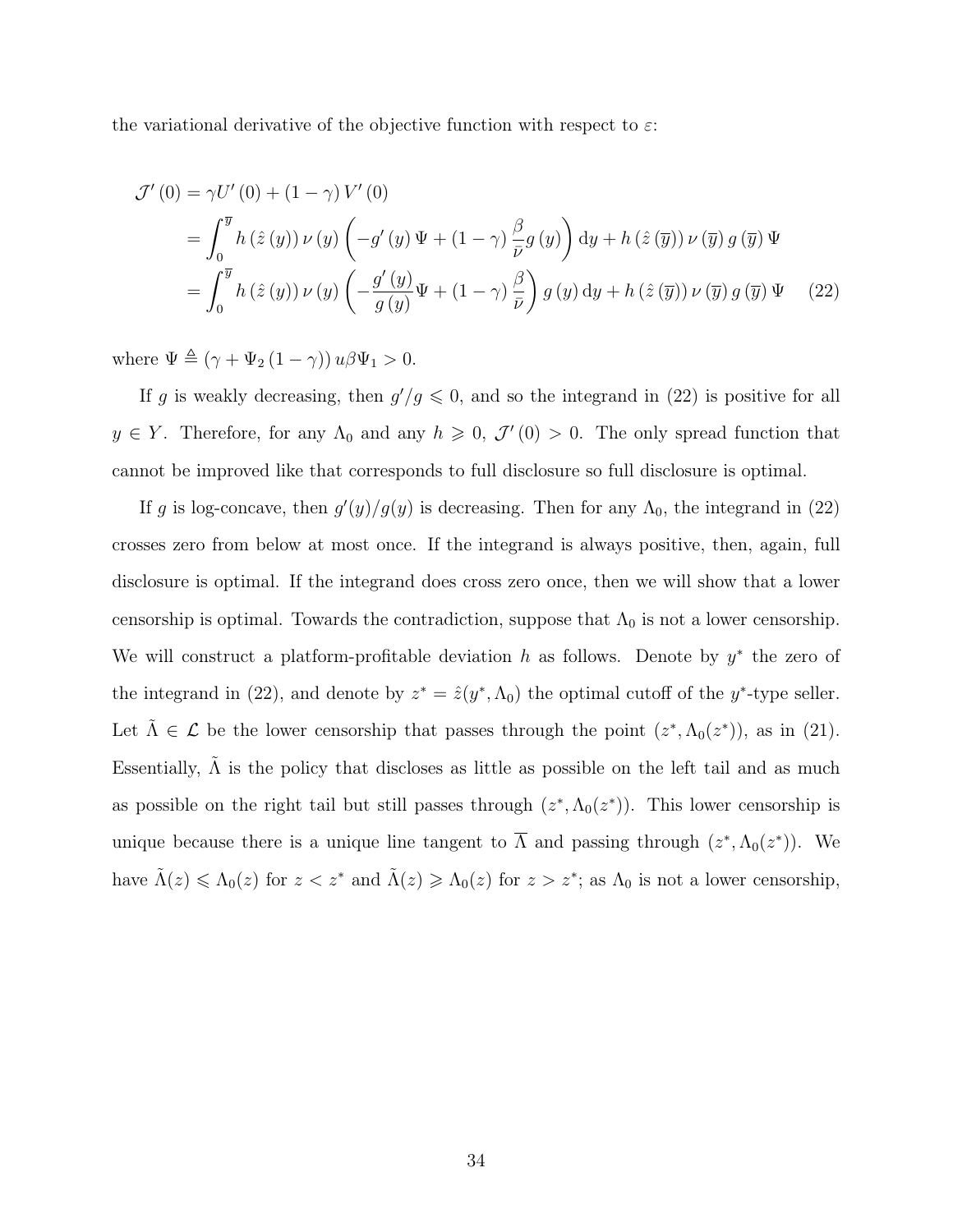for some z one of these inequalities is strict. Consider a deviation  $h = \tilde{\Lambda} - \Lambda_0$ . We have

$$
\mathcal{J}'(0) = \int_0^{\overline{y}} h(\hat{z}(y)) \nu(y) \left( -\frac{g'(y)}{g(y)} \Psi + (1 - \gamma) \frac{\beta}{\overline{\nu}} \right) g(y) dy + h(\hat{z}(\overline{y})) \nu(\overline{y}) g(\overline{y}) \Psi \n= \int_0^{y^*} \underbrace{h(\hat{z}(y))}_{\leq 0} \nu(y) \underbrace{\left( -\frac{g'(y)}{g(y)} \Psi + (1 - \gamma) \frac{\beta}{\overline{\nu}} \right)}_{\leq 0} g(y) dy \n+ \int_{y^*}^{\overline{y}} \underbrace{h(\hat{z}(y))}_{\geq 0} \nu(y) \underbrace{\left( -\frac{g'(y)}{g(y)} \Psi + (1 - \gamma) \frac{\beta}{\overline{\nu}} \right)}_{\geq 0} g(y) dy + \underbrace{h(\hat{z}(\overline{y}))}_{\geq 0} \nu(\overline{y}) g(\overline{y}) \Psi.
$$

By the argument above, one of the inequalities is strict, and so  $\mathcal{J}'(0) > 0$ , contradicting the optimality of  $\Lambda_0$ .

The same logic applies if the platform maximizes only the matching rate,  $\gamma = 1$ , and the seller distribution  $g$  is unimodal.

## References

- Akbarpour, M., S. Li, and S. Oveis Gharan (2017): "Thickness and Information in Dynamic Matching Markets," Working Paper.
- Anderson, A. and L. Smith (2010): "Dynamic Matching and Evolving Reputations," Review of Economic Studies, 77, 3–29.
- ASHLAGI, I., P. JAILLET, AND V. H. MANSHADI (2013): "Kidney Exchange in Dynamic Sparse Heterogenous Pools," Working Paper.
- BERGEMANN, D., B. BROOKS, AND S. MORRIS (2015): "The Limits of Price Discrimination," American Economic Review, 105, 921–957.
- BERGEMANN, D. AND S. MORRIS (2016): "Bayes Correlated Equilibrium and the Comparison of Information Structures in Games," Theoretical Economics, 11, 487–522.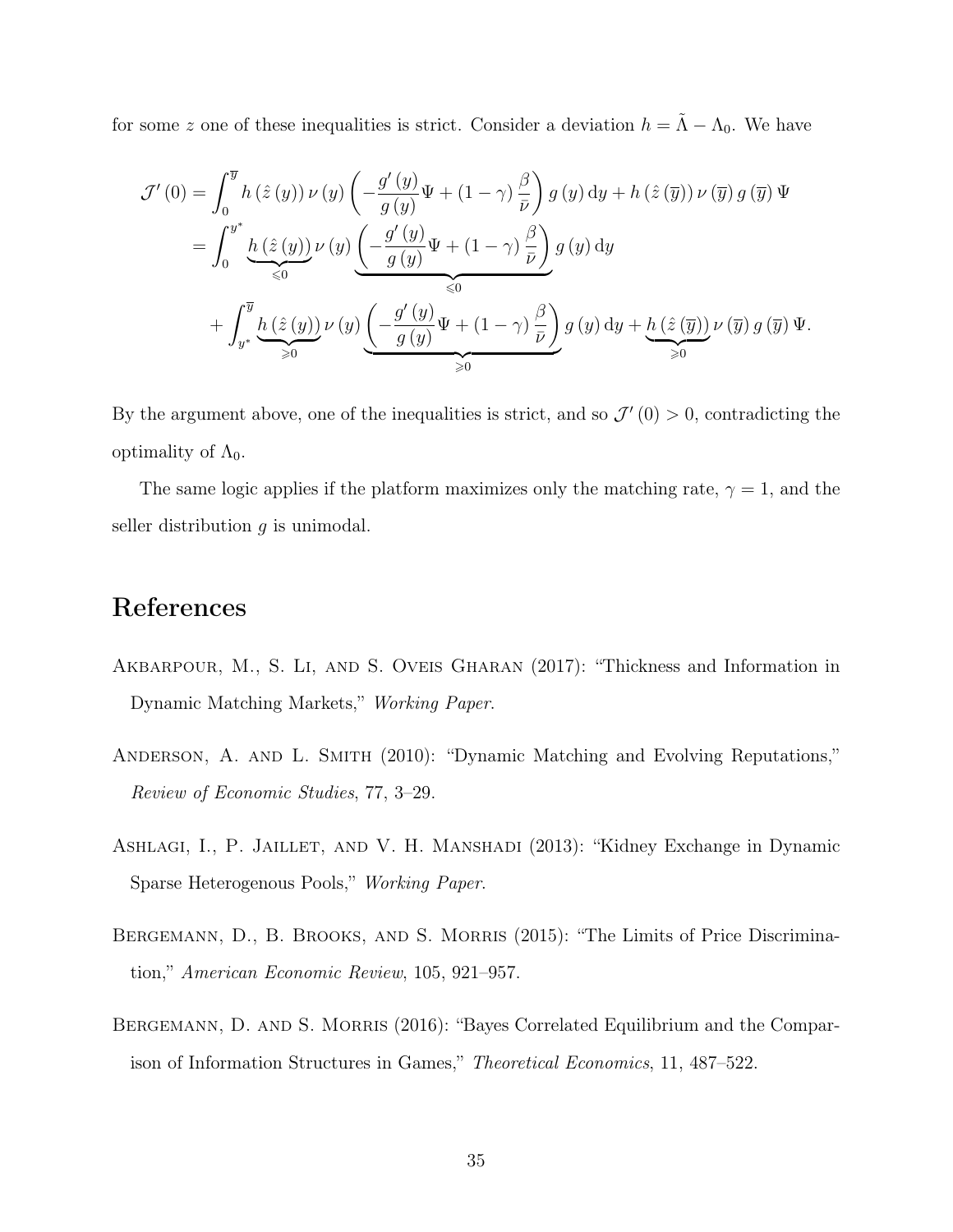- BURDETT, K., S. SHI, AND R. WRIGHT (2001): "Pricing and Matching with Frictions," Journal of Political Economy, 109, 1060–1085.
- CHADE, H. (2006): "Matching with Noise and the Acceptance Curse," *Journal of Economic* Theory, 129, 81–113.
- Che, Y.-K. and J. Hörner (2018): "Optimal Design for Social Learning," Quarterly Journal of Economics, forthcoming.
- COHEN, P., R. HAHN, J. HALL, S. LEVITT, AND R. METCALFE (2016): "Using Big Data to Estimate Consumer Surplus: The Case of Uber," Working Paper.
- Coles, P., A. Kushnir, and M. Niederle (2013): "Preference Signaling in Matching Markets," American Economic Journal: Microeconomics, 5, 99–134.
- Einav, L., C. Farronato, and J. Levin (2016): "Peer-to-Peer Markets," Annual Review of Economics, 8, 615–635.
- Ely, J. C. (2017): "Beeps," American Economic Review, 107, 31–53.
- Ely, J. C. and M. Szydlowski (2017): "Moving the Goalposts," Working Paper.
- FRADKIN, A. (2015): "Search Frictions and the Design of Online Marketplaces," Working Paper.
- GENTZKOW, M. AND E. KAMENICA (2016): "A Rothschild-Stiglitz Approach to Bayesian Persuasion," American Economic Review, 106, 597–601.
- HOPPE, H. C., B. MOLDOVANU, AND A. SELA (2009): "The Theory of Assortative Matching Based on Costly Signals," Review of Economic Studies, 76, 253–281.
- Kamenica, E. and M. Gentzkow (2011): "Bayesian Persuasion," American Economic Review, 101, 2590–2615.